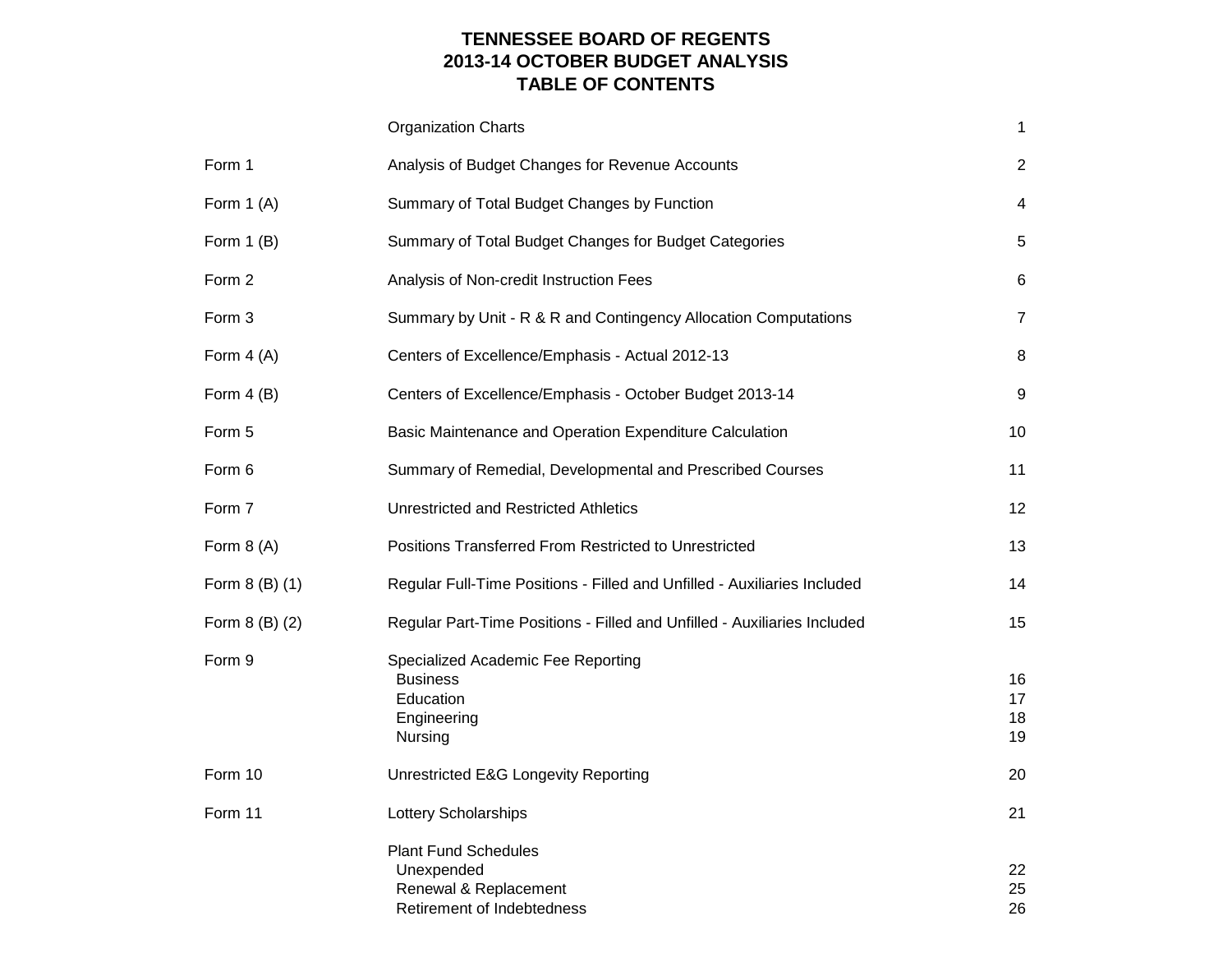ORGANIZATION CHART FOR TENNESSEE TECH UNIVERSITY

October 2013



Student Success Center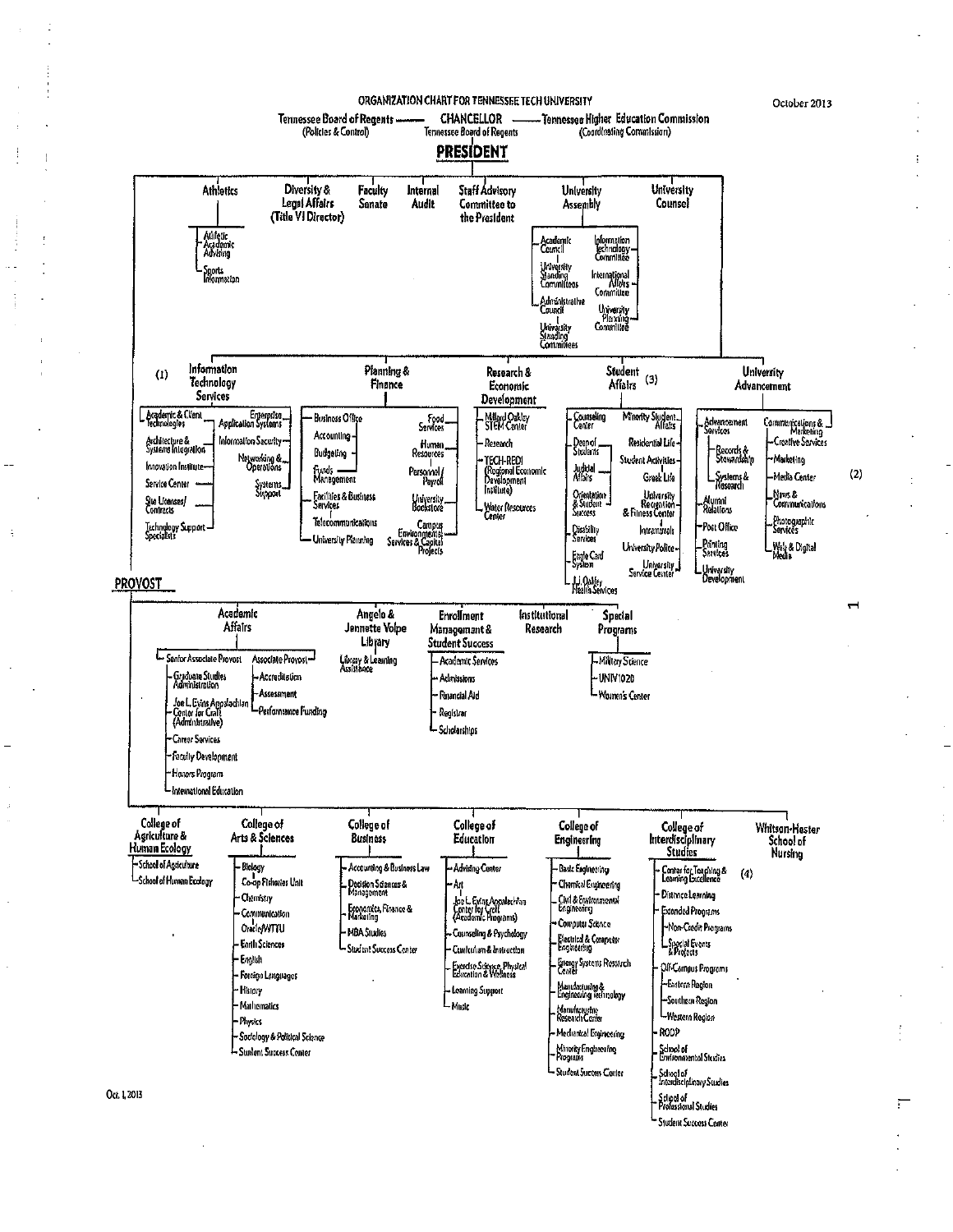# ANALYSIS OF BUDGET CHANGES FOR REVENUE ACCOUNTS TENNESSEE TECHNOLOGICAL UNIVERSITY OCTOBER BUDGET 2013-14

| <b>ACCOUNT</b> |                                                      | 2013-14                  |                          |               |                                                                                                              |                                               |
|----------------|------------------------------------------------------|--------------------------|--------------------------|---------------|--------------------------------------------------------------------------------------------------------------|-----------------------------------------------|
| <b>CODE</b>    | <b>ACCOUNT NAME</b>                                  | <b>JULY BUDGET</b>       | <b>OCTOBER BUDGET</b>    | <b>CHANGE</b> | <b>DESCRIPTION OF CHANGE</b>                                                                                 | <b>SOURCE OF FUNDS</b>                        |
|                | 5100 In-State Tuition                                | 61,662,600.00            | 64,721,600.00            |               | 3,059,000.00 Addl 4.5% fee increase, small FTE increase                                                      | Student fees                                  |
|                | 5105 Out-of-State Tuition                            | 11,334,620.00            | 13,582,220.00            |               | 2,247,600.00 6.0% fee increase, int'l. student enrollment increase                                           | Student fees                                  |
|                | 5110 Debt Service Fees                               | 583,000.00               | 587,000.00               | 4,000.00      |                                                                                                              | Student fees                                  |
|                | 51152 Schedule Change                                | 6,300.00                 | 5,900.00                 | (400.00)      |                                                                                                              | Student fees                                  |
|                | 5120 Technology Access Fee                           | 2,359,000.00             | 2,366,800.00             | 7,800.00      |                                                                                                              | Student fees                                  |
|                | 5125 Student Activity Fees                           | 2,227,600.00             | 2,239,500.00             | 11,900.00     |                                                                                                              | Student fees                                  |
|                | 5131 Facilities Fee                                  | 990,000.00               | 995,000.00               | 5,000.00      |                                                                                                              | Student fees                                  |
|                | 5132 Sustainable Campus Fe                           | 154,000.00               | 155,900.00               | 1,900.00      |                                                                                                              | Student fees                                  |
|                | 5133 International Fee                               | 293,000.00<br>271,500.00 | 294,000.00<br>246,500.00 | 1,000.00      | (25,000.00) Anticipated decline in admissions applications                                                   | Student fees                                  |
|                | 5170 Application Fees<br>5175 Late Registration Fees | 77.000.00                | 95.000.00                |               | 18,000.00 Change in schedule purge procedure                                                                 | Application fees<br>Student fees              |
|                | 5150 Institution Online Course                       | 340,000.00               | 327,000.00               | (13,000.00)   |                                                                                                              | Student fees                                  |
|                | 5155 RODP Online Course Fe                           | 550,000.00               | 593,000.00               | 43,000.00     |                                                                                                              | Student fees                                  |
|                | 51650 SACF Engineering                               | 940,000.00               | 980,000.00               | 40,000.00     |                                                                                                              | Student fees                                  |
|                | 51652 SACF Business                                  | 636,500.00               | 635,500.00               | (1,000.00)    |                                                                                                              | Student fees                                  |
|                | 51654 SACF Nursing                                   | 229,000.00               | 234,000.00               | 5,000.00      |                                                                                                              | Student fees                                  |
|                | 51658 SACF Education                                 | 410,000.00               | 460,000.00               |               | 50,000.00 Adjustment in understated estimate for relatively                                                  | Student fees                                  |
|                |                                                      |                          |                          |               | new course fee                                                                                               |                                               |
|                | 51800 Laboratory Materials Fee                       | 14,100.00                | 9,500.00                 |               | (4,600.00) Correction of proposed budget error for fee<br>eliminated after Summer 2013.                      | Student fees                                  |
|                | 51801 Music Private Lesson Fe                        | 124.000.00               | 127.000.00               | 3.000.00      |                                                                                                              | Student fees                                  |
|                | 51818 Library Fines                                  | 9,200.00                 | 7,200.00                 |               | (2,000.00) Correction of overstated proposed budget estimate                                                 | Late return fines                             |
|                | 51822 DMBA Module Fee                                | 59,850.00                | 68,500.00                |               | 8,650.00 To adjust estimate in accordance with prior year<br>actual                                          | Sale of review DVD's                          |
|                | 51826 Alternative Delivery Fees                      | 335,000.00               | 318,000.00               | (17,000.00)   |                                                                                                              | Student fees                                  |
|                | 52000 State Appropriations                           | 38,931,200.00            | 38,928,900.00            | (2,300.00)    |                                                                                                              | State appropritions                           |
|                | 5300 Federal Grants and Con                          | 890,370.00               | 878,340.00               | (12,030.00)   |                                                                                                              | Indirect cost recovery                        |
|                | 5400 State Grants & Contracts                        | 21,200.00                | 59,400.00                |               | 38,200.00 To adjust estimate in accordance with prior<br>year actual                                         | Indirect cost recovery                        |
|                | 5810 Child Care Centers-Edu                          | 241,040.00               | 293.040.00               |               | 52,000.00 Increased Child Development Lab registration rates                                                 | Child care registration fe                    |
|                | 58379 Sales Svcs Edu Depts                           |                          | 3,600.00                 |               | 3,600.00 Correction in classification from Foundation to<br>departmental activity                            | Departmental activity                         |
|                | 58391 Business Media Service                         | 448.720.00               | 445.850.00               | (2,870.00)    |                                                                                                              | Contract revenue                              |
|                | 58400 Indirect Cost Recovery L                       | 149,580.00               | 148,630.00               | (950.00)      |                                                                                                              | Indirect cost recovery                        |
|                | 5800 Athletics                                       | 5,498,890.00             | 5,660,890.00             | 162,000.00    |                                                                                                              | Game guarantees, ticket                       |
|                |                                                      |                          |                          |               |                                                                                                              | sales, student fees, and<br>OVC/NCAA support. |
|                | 58861 Sales and Serv Other Ac                        | 109,000.00               | 106,000.00               | (3,000.00)    |                                                                                                              | Departmental activity                         |
|                | 58863 Parking Permits                                | 46.700.00                | 47,300.00                | 600.00        |                                                                                                              | Campus parking permits                        |
|                | 58865 Campus Access                                  | 524,000.00               | 526,000.00               | 2,000.00      |                                                                                                              | Student fees                                  |
|                | 58867 Facilities Rental                              | 109,240.00               | 114,671.00               | 5,431.00      |                                                                                                              | Off-campus rental                             |
|                | 58872 Commissions on Other {                         | 270,000.00               | 165,600.00               |               | (104,400.00) Decreased contract commission due to<br>decreased enrollment in FLS English language<br>program | Contract revenue                              |
|                | 58885 Clinics                                        | 210,000.00               |                          |               | (210,000.00) Cheerleader Camp reclassified as Fitness Center<br>auxiliary                                    | Camp participant fees                         |
|                | 58894 Advertising                                    | 6,140.00                 | 6,780.00                 |               | 640.00 Correction of understated proposed estimate<br>for yearbook advertising revenue                       | Advertising sales                             |
|                | 58505 Traffic Fines                                  | 150.000.00               | 152.500.00               | 2.500.00      |                                                                                                              | Parking/traffic citations                     |
|                | 310 Book & University Store                          | 609,100.00               | 517,720.00               |               | o (91,380.00) To reflect increased sales guarantee offset by                                                 | Contract revenue                              |
|                |                                                      |                          |                          |               |                                                                                                              |                                               |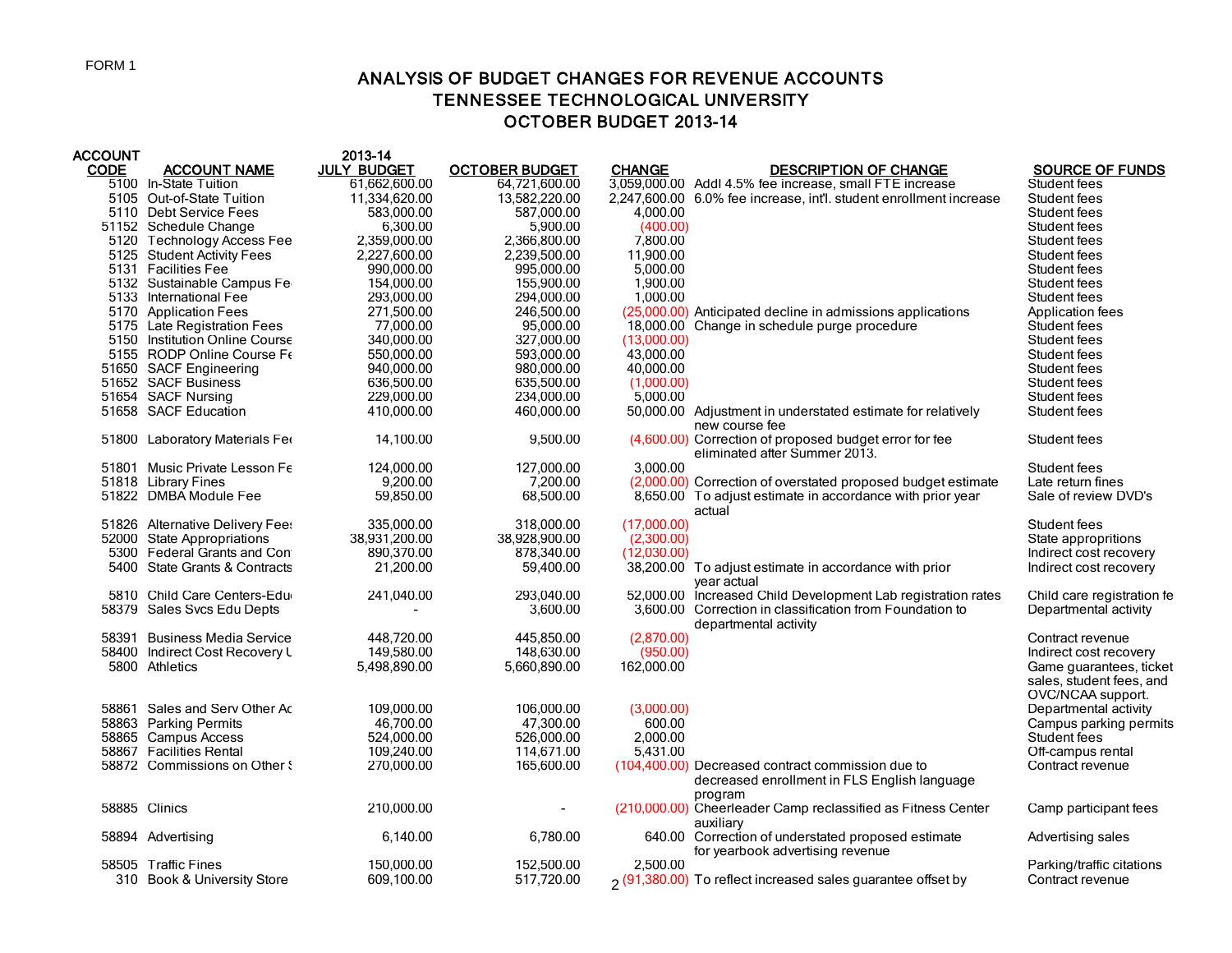### FORM 1

# ANALYSIS OF BUDGET CHANGES FOR REVENUE ACCOUNTS TENNESSEE TECHNOLOGICAL UNIVERSITY OCTOBER BUDGET 2013-14

| <b>ACCOUNT</b><br><b>CODE</b> | <b>ACCOUNT NAME</b>                  | 2013-14<br><b>JULY BUDGET</b> | <b>OCTOBER BUDGET</b>         | <b>CHANGE</b>            | <b>DESCRIPTION OF CHANGE</b>                                                                                                                    | <b>SOURCE OF FUNDS</b>                                                                 |
|-------------------------------|--------------------------------------|-------------------------------|-------------------------------|--------------------------|-------------------------------------------------------------------------------------------------------------------------------------------------|----------------------------------------------------------------------------------------|
|                               | 320 Food Services                    | 1.677.660.00                  | 1.915.500.00                  | 237.840.00               | decrease adjustment for one-time signing bonus<br>received last year only<br>Increase to reflect accurate calculation of<br>contract commission | Contract revenue                                                                       |
|                               | 330 Housing<br>350 Wellness Facility | 11.284.060.00<br>1,171,800.00 | 11.279.920.00<br>1.393.800.00 | (4.140.00)<br>222.000.00 | Increased student activitiy fees due to enrollment<br>increase and reclassification of cheer camp<br>from departmental account.                 | Student housing charges<br>Student activity fees and<br>cheer camp participant<br>fees |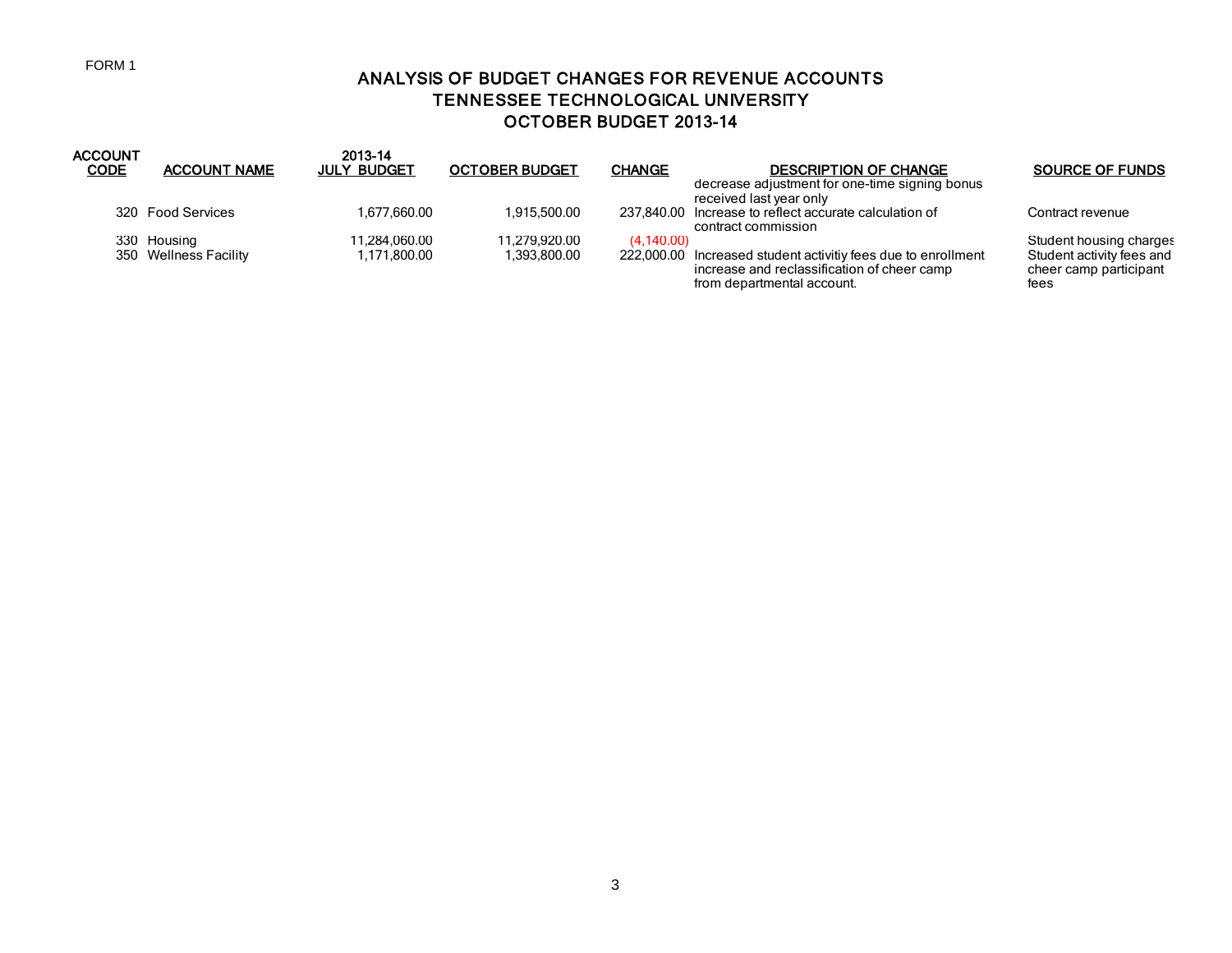# SUMMARY OF TOTAL BUDGET CHANGES BY FUNCTION TENNESSEE TECHNOLOGICAL UNIVERSITY OCTOBER BUDGET 2013-14

|                              | <b>JULY</b><br><b>BUDGET</b><br>2013-14 | <b>OCTOBER</b><br><b>BUDGET</b><br>2013-14 | <b>Difference</b>   | <b>Explanation For</b><br><b>Significant Changes</b> |
|------------------------------|-----------------------------------------|--------------------------------------------|---------------------|------------------------------------------------------|
| Instruction                  | 58,501,600.00                           | 65,984,700.00                              | 7,483,100.00 Note 1 |                                                      |
| Research                     | 1,594,500.00                            | 2,774,200.00                               | 1,179,700.00 Note 2 |                                                      |
| <b>Public Service</b>        | 2,382,300.00                            | 2,929,300.00                               | 547.000.00 Note 3   |                                                      |
| Academic Support             | 10,286,600.00                           | 11,440,900.00                              | 1,154,300.00 Note 4 |                                                      |
| <b>Student Services</b>      | 19,995,200.00                           | 22,482,400.00                              | 2,487,200.00        |                                                      |
| Institutional Support        | 12,570,200.00                           | 14,586,200.00                              | 2,016,000.00 Note 5 |                                                      |
| Operation and Maintenance    | 11,653,300.00                           | 13,005,900.00                              | 1,352,600.00 Note 6 |                                                      |
| Scholarships and Fellowships | 7.995.400.00                            | 7,865,900.00                               | (129,500.00)        |                                                      |
| <b>TOTAL</b>                 | 124,979,100.00                          | 141,069,500.00<br>S.                       | 16,090,400.00       |                                                      |

Changes >10% explained

Note 1: Carryovers total \$3,251,430 for Instruction. This is made up of \$26,770 for Purchase Orders, \$1,009,120 for Special Academic Course Fees, \$754,900 Student Activity Fees, and department requests of \$238,090. The following additional funding for strategic initiatives were added: Engineering instruction \$200,000, Arts & Science \$297,750, Academic Affairs faculty pool \$854,560, and RODP \$499,991. The computer allocation increased \$1,248,570. Another \$331,390 was added from the comp plan.

Note 2: Carryovers total \$1,032,620 for Research. This is made up of \$593,660 Indirect Costs, \$11,800 Purchase Orders, \$27,650 Faculty Research, Research Pool \$314,140, and QEP \$43,040.

Note 3: Carryovers of \$421,410 for Public Service. These include match funds of \$290,210, Purchase Orders of \$1,810, STEM \$102,430, and Highland Workforece \$25,16 Increase in computer allocation of \$219,470.

Note 4: Carryovers of \$563,240 for Academic Support. This is made up of \$22,950 for Purchase Orders and Academic Affairs Discretionary \$534,320.

Note 5: Carryovers of \$618,200 for Institutional Support. This is made up of \$134,020 for Purchase Orders, \$230,370 for Executive Strategic Initiatives, and \$118,670 for Web & Digital Design. Other Strategic planning expenditures include \$170,000 for capital campaign, \$150,000 for Strategic Marketing, \$37,860 for Internal Audit, \$160,000 for strategic planning projects and infrasturture assistance, and strategic addition of new office for VP of Research & Economic Dev \$187,760. Several new positions were added within the function to support the Univesity. The compute allocation also increased \$152,940. \$125,000 increase in legal.

Note 6; Carryovers of \$1,345,240 for O&M. This includes \$29,660 for Purchase Orders, \$286,300 for Student Activity Fees, Repair & Maintenance Projects \$1,029,280.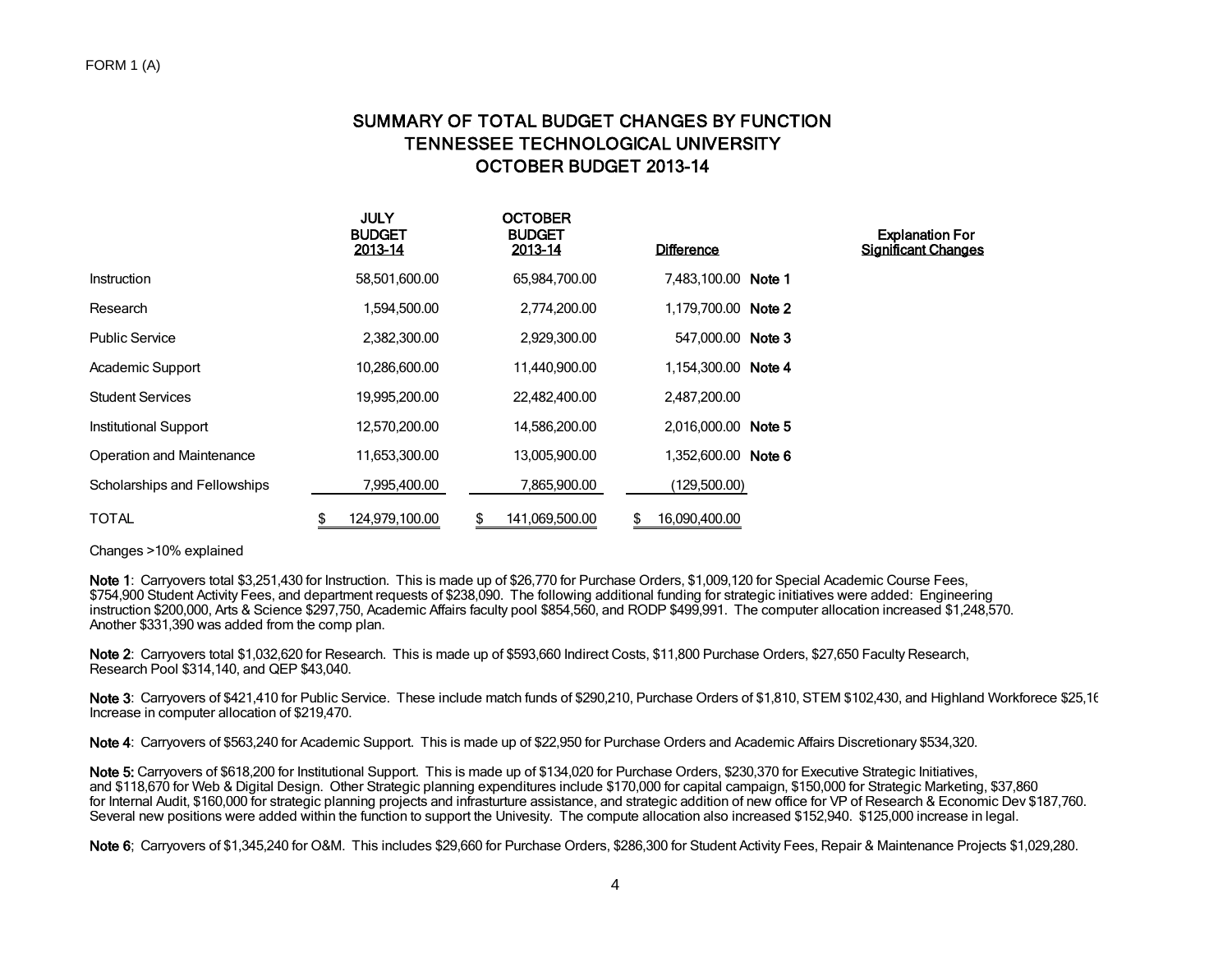# SUMMARY OF TOTAL BUDGET CHANGES FOR BUDGET CATEGORIES TENNESSEE TECHNOLOGICAL UNIVERSITY OCTOBER BUDGET 2013-14

|                              | <b>JULY</b><br><b>BUDGET</b><br>2013-14 |   | <b>OCTOBER</b><br><b>BUDGET</b><br>2013-14 | <b>Difference</b>   | <b>Explanation For</b><br><b>Significant Changes</b> |
|------------------------------|-----------------------------------------|---|--------------------------------------------|---------------------|------------------------------------------------------|
| <b>Professional Salaries</b> | 53,428,400.00                           |   | 58,580,700.00                              | 5,152,300.00        |                                                      |
| <b>Other Salaries</b>        | 11,371,200.00                           |   | 11,607,300.00                              | 236.100.00          |                                                      |
| Travel                       | 1,526,500.00                            |   | 2,061,400.00                               | 534,900.00 Note 1   |                                                      |
| <b>Employee Benefits</b>     | 23,149,300.00                           |   | 25,695,000.00                              | 2,545,700.00 Note 2 |                                                      |
| <b>Operating Expense</b>     | 35,122,700.00                           |   | 42,689,600.00                              | 7.566.900.00 Note 3 |                                                      |
| Capital Outlay               | 381,000.00                              |   | 435,500.00                                 | 54,500.00 Note 4    |                                                      |
| <b>TOTAL</b>                 | \$<br>124,979,100.00                    | S | 141,069,500                                | \$<br>16.090.400    |                                                      |

Chages > 10% explained.

Note 1: Carryover of \$22,750 from 2013. Increases for football travel based on game guarantees \$165,000, Business Office development \$20,000, Nursing Instruction \$25,000 Curriculum and Instruction \$25,000, International Education \$20,000, undergrad Research Initiative \$10,000, and additional faculty & staff moving and development \$95,000.

Note 2: Graduate Assistant budgets of \$1,347,160 previously reported as scholarships were moved to benefits and \$129,490 staff scholarships and fee waivers previously reported as scholarships moved to benefits. The remainder is an increase to cover new positions and position funding along with adjustments to cover OPEB and Comp Absc.

Note 3; Carryovers of \$7,467,080 from 2013. this includes \$229,710 for Purchase Orders, \$602,330 Indirect Costs, \$115,400 match funding, \$1,009,120 Special Academic Course Fees, \$1,691,580 Student Activity Fees, \$1,222,550 Technology Access Fees, \$27,650 Faculty Research funding, and \$1,900,280 computer allocation.

Note 4: Carryovers of \$56,000 for Purchase Orders and department requests.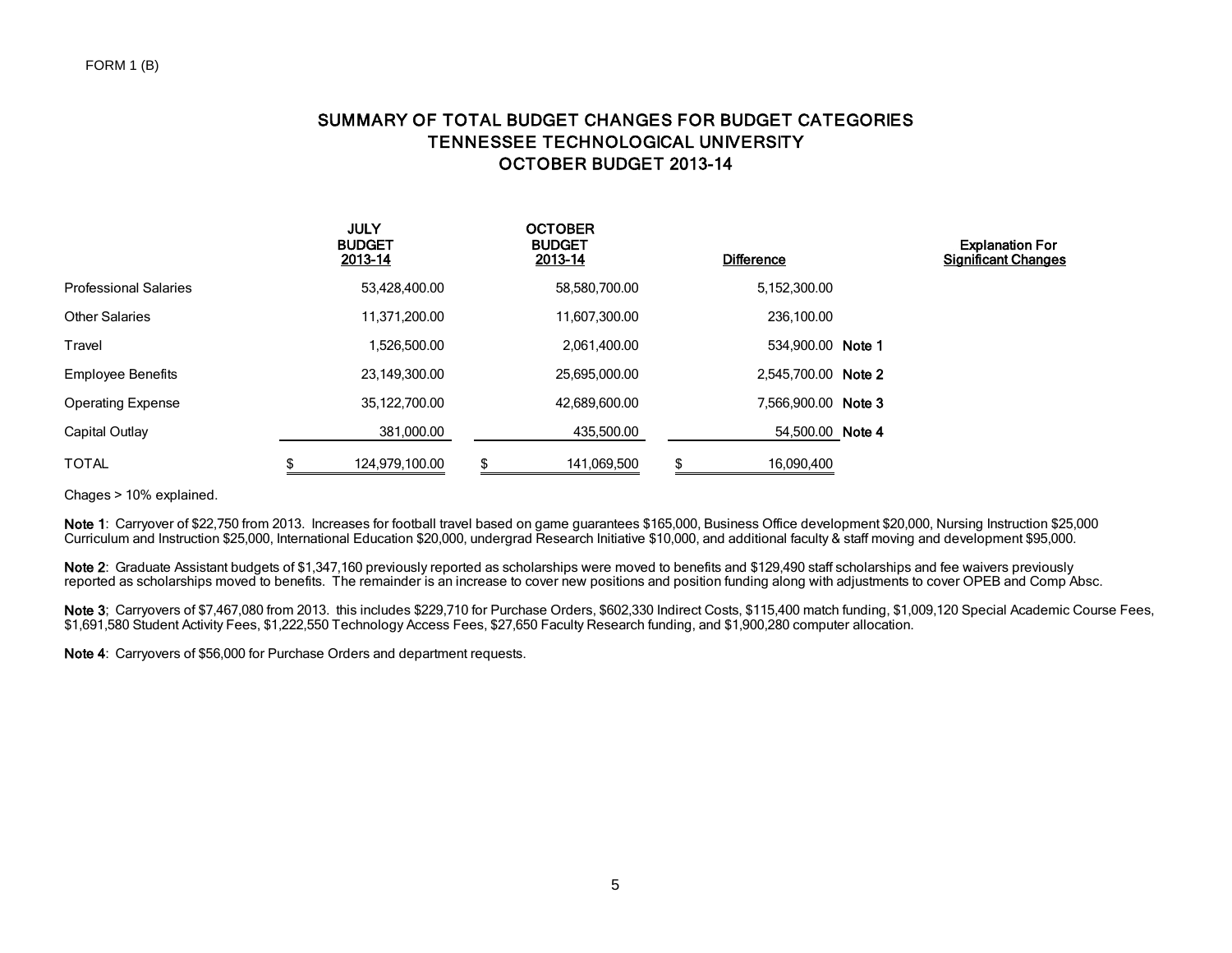### ANALYSIS OF NON-CREDIT INSTRUCTION FEES TENNESSEE TECHNOLOGICAL UNIVERSITY OCTOBER BUDGET 2013-14

### I. ANALYSIS OF NON-CREDIT INSTRUCTION FEES

| А. |                 | <b>Instructional Costs</b>                                                       |            |  |  |  |  |
|----|-----------------|----------------------------------------------------------------------------------|------------|--|--|--|--|
|    | . .             | <b>Total Instructional Salaries</b>                                              | 31,110.00  |  |  |  |  |
|    | 2.              | <b>Total Contracted Service</b>                                                  |            |  |  |  |  |
|    |                 | <b>Total Instructional Costs</b>                                                 | 31,110.00  |  |  |  |  |
| В. |                 | 125% of Instructional Costs                                                      | 38,887.50  |  |  |  |  |
| С. | in Section II.) | Non-credit Instruction Fee Revenue<br>(should agree with Total Revenue presented | 164,000.00 |  |  |  |  |

### D. Revenue Over/(Under)\* 125% of Instructional Costs 125,112.50

\*Explanation should be provided if Revenue is less that 125% of Instructional Costs.

### II. SCHEDULE OF NON-CREDIT INSTRUCTION REVENUES AND EXPENDITURES

|                             | <b>CEU Ext</b> | CEU ED     | <b>CEU Ext</b> | <b>CEU ED</b> | Account  | Account                                                                          | Account  | Account  | Account  |            |
|-----------------------------|----------------|------------|----------------|---------------|----------|----------------------------------------------------------------------------------|----------|----------|----------|------------|
|                             | Education      | Non-Credit | Education      | Non-Credit    | Title    | Title                                                                            | Title    | Title    | Title    |            |
|                             | Ora 180001     | Ora 181000 | Org 181001     |               |          | Org 181002 Program Code/ Program Code/ Program Code/ Program Code/ Program Code/ |          |          |          | Total      |
|                             | Prog 100       | Prog 100   | Prog 200       | Prog 200      | Org Code | Org Code                                                                         | Org Code | Org Code | Org Code |            |
| A. Revenues                 |                |            |                |               |          |                                                                                  |          |          |          |            |
| Non-credit Instruction Fees | 127,000.00     | 37,000.00  |                |               |          |                                                                                  |          |          |          | 164,000.00 |
| <b>B.</b> Expenditures      |                |            |                |               |          |                                                                                  |          |          |          |            |
| Salaries-Professional       |                |            | 48,954.00      | 29,268.00     |          |                                                                                  |          |          |          | 78,222.00  |
| Salaries-Instructional      |                |            | 9.110.00       | 22,000.00     |          |                                                                                  |          |          |          | 31,110.00  |
| Salaries-Other              |                |            | 29.814.00      | 1,700.00      |          |                                                                                  |          |          |          | 31,514.00  |
| <b>Contractual Services</b> |                |            |                |               |          |                                                                                  |          |          |          |            |
| Benefits                    |                |            | 37.760.00      | 15,460.00     |          |                                                                                  |          |          |          | 53,220.00  |
| Equipment                   |                |            | $\,$           |               |          |                                                                                  |          |          |          |            |
| Travel                      |                |            | 600.00         | 200.00        |          |                                                                                  |          |          |          | 800.00     |
| <b>Operating Expenses</b>   |                |            | 39,990.00      | 3,980.00      |          |                                                                                  |          |          |          | 43,970.00  |
| <b>Total Expenditures</b>   |                | $\,$ $\,$  | 166.228.00     | 72,608.00     |          |                                                                                  |          |          |          | 238,836.00 |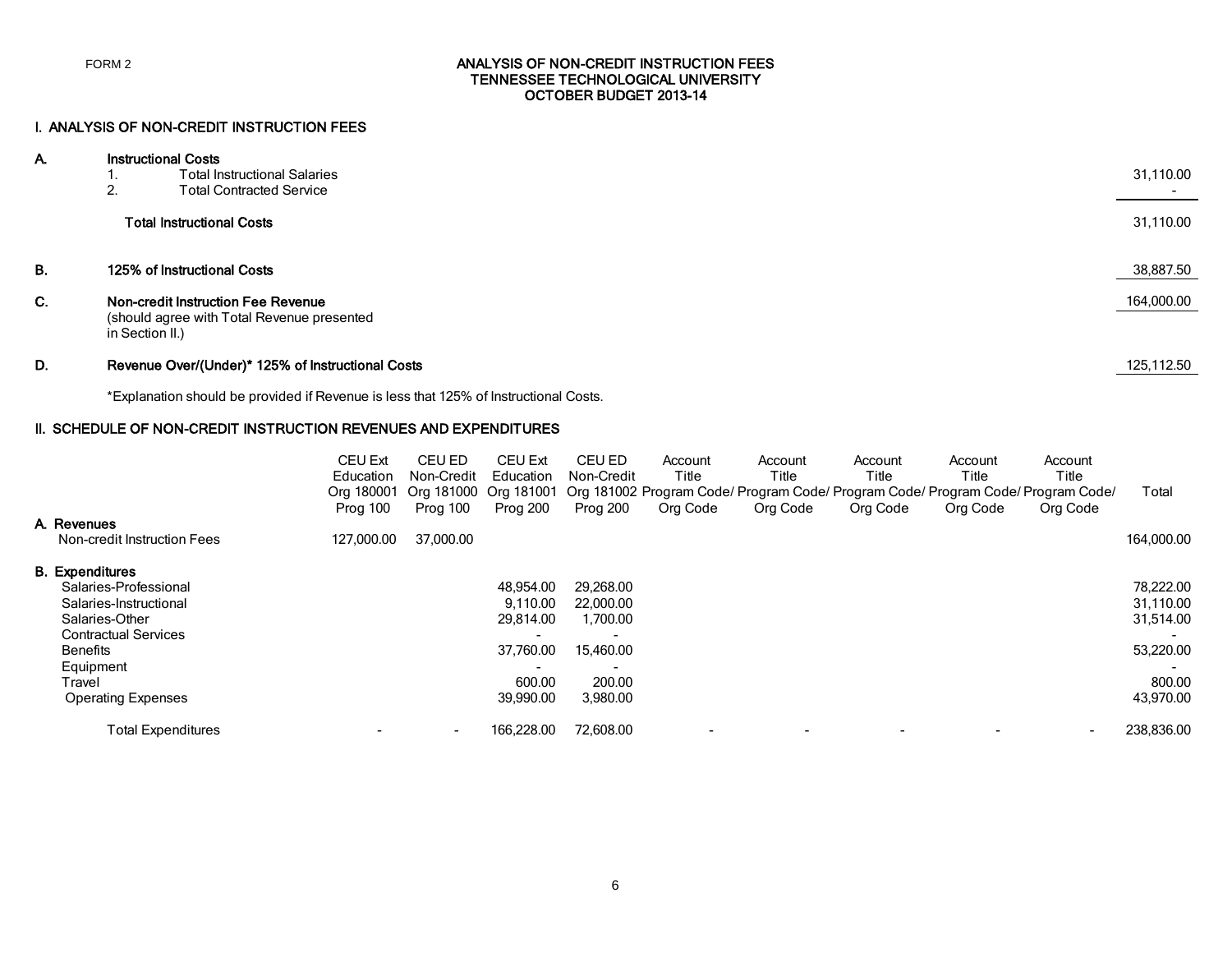### SUMMARY BY UNIT - R & R AND CONTINGENCY ALLOCATION COMPUTATIONS TENNESSEE TECHNOLOGICAL UNIVERSITY OCTOBER BUDGET 2013-14

|                               | <b>Actual</b><br><b>Fund Balance</b><br>7/1/13 | Revenues      | Cost of<br><b>Goods Sold</b> | <b>Gross Margin</b> | <b>Other</b><br>Expenditures | Mandatory<br><b>Transfers</b> | Non-mandatory<br><b>Transfers</b> | Profit/(Loss)            | Estimated<br><b>Ending Fund Bal</b><br>6/30/14 |
|-------------------------------|------------------------------------------------|---------------|------------------------------|---------------------|------------------------------|-------------------------------|-----------------------------------|--------------------------|------------------------------------------------|
| <b>Auxiliary Enterprises:</b> |                                                |               |                              |                     |                              |                               |                                   |                          |                                                |
| <b>Residential Life</b>       | 300.139.00                                     | 11.279.920.00 |                              | 11.279.920.00       | 5.465.128.00                 | 3.075.100.00                  | 2.739.692.00                      | $\overline{\phantom{a}}$ | 300,139.00                                     |
| <b>Dining Services</b>        | 1.461.126.00                                   | 1,804,000.00  |                              | 1.804.000.00        | 198.114.00                   |                               | 1,605,886.00                      | $\blacksquare$           | 1,461,126.00                                   |
| <b>Bookstore</b>              | 94.396.00                                      | 517,720.00    |                              | 517.720.00          | 41.414.00                    |                               | 476,306.00                        | -                        | 94,396.00                                      |
| Other:                        |                                                |               |                              |                     |                              |                               |                                   |                          |                                                |
| Post Office                   | 3.070.00                                       | 355,700.00    |                              | 355.700.00          | 262.428.00                   |                               | 93.272.00                         | -                        | 3,070.00                                       |
| Vending                       | 37.890.00                                      | 111,500.00    |                              | 111.500.00          | 49,600.00                    |                               | 61,900.00                         | $\overline{\phantom{0}}$ | 37,890.00                                      |
| University Fit & Rec Ctr      | 20,720.00                                      | 1,393,800.00  | 300.00                       | 1,393,500.00        | 1,175,068.00                 |                               | 218,432.00                        | $\overline{\phantom{0}}$ | 20,720.00                                      |
| <b>Craft Center:</b>          |                                                |               |                              |                     |                              |                               |                                   |                          |                                                |
| Gallery                       | 59.790.00                                      | 153.320.00    | 83.500.00                    | 69,820.00           | 75.018.00                    |                               |                                   | (5, 198.00)              | 54,592.00                                      |
| Housing                       | 83.937.00                                      | 90.000.00     |                              | 90.000.00           | 73.070.00                    |                               | 11.732.00                         | 5.198.00                 | 89,135.00                                      |
| <b>Food Services</b>          |                                                | 2,400.00      |                              | 2,400.00            | 2,100.00                     |                               | 300.00                            |                          |                                                |
| <b>Total</b>                  | 2.061.068.00                                   | 15,708,360.00 | 83,800,00                    | 15.624.560.00       | 7.341.940.00                 | 3,075,100.00                  | 5.207.520.00                      |                          | 2,061,068.00                                   |

### Contingency Allocation:

| 5% of Revenue<br>Per Budget | 785.418.00<br>785.420.00 |                 |
|-----------------------------|--------------------------|-----------------|
| Difference*                 |                          | (2.00) Rounding |

#### R & R Transfer:

| 5% of Gross Margin | 781.228.00   |                                                                                |
|--------------------|--------------|--------------------------------------------------------------------------------|
| Per Budget         | 5.207.520.00 |                                                                                |
| Difference*        |              | (4,426,292.00) Additional transfers to R&R for projects and emergency reserves |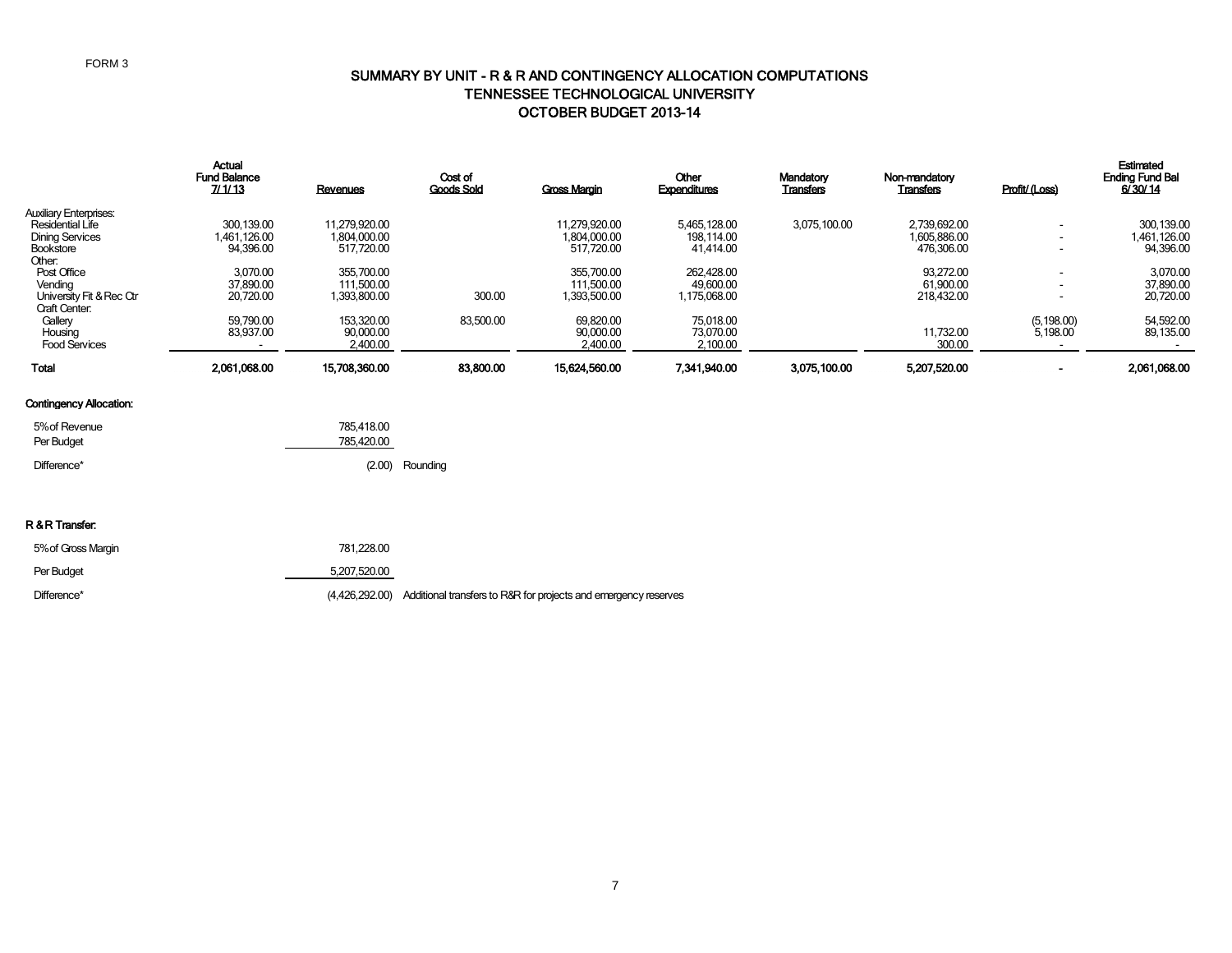# CENTERS OF EXCELLENCE/EMPHASIS TENNESSEE TECHNOLOGICAL UNIVERSITY ACTUAL 2012-13

|      | I. Restricted Revenue          | State<br>Appropriation                       | Carryforward                        | Other<br>(Describe)                        | Total                         |                                       |           |              |
|------|--------------------------------|----------------------------------------------|-------------------------------------|--------------------------------------------|-------------------------------|---------------------------------------|-----------|--------------|
|      | Manufacturing                  | 1,482,900.00                                 | 93,077.16                           |                                            | 1,575,977.16                  |                                       |           |              |
|      | <b>Water Resources</b>         | 1,161,300.00                                 | 72,551.22                           |                                            | 1,233,851.22                  |                                       |           |              |
|      | <b>Electric Power</b>          | 880,700.00                                   | 568,878.84                          |                                            | 1,449,578.84                  |                                       |           |              |
|      |                                |                                              |                                     |                                            |                               |                                       |           |              |
|      | Total                          | 3,524,900.00                                 | 734,507.22                          |                                            | 4,259,407.22                  |                                       |           |              |
| II.  | <b>Restricted Expenditures</b> |                                              |                                     |                                            | <b>Amount of Expenditures</b> |                                       |           |              |
|      |                                | <b>Salaries</b>                              | Longevity                           | <b>Benefits</b>                            | <b>Travel</b>                 | Operating Exp.                        | Equipment | <b>Total</b> |
|      | Manufacturing                  | 1,059,726.69                                 | 22,200.00                           | 426,033.68                                 | 22,084.10                     | 45,932.69                             |           | 1,575,977.16 |
|      | <b>Water Resources</b>         | 788,009.44                                   | 20,800.00                           | 290,413.63                                 | 12,576.24                     | 57,024.02                             |           | 1,168,823.33 |
|      | <b>Electric Power</b>          | 412,380.18                                   | 6,500.00                            | 180,629.05                                 | 12,285.76                     | 57,923.52                             |           | 669,718.51   |
|      | Total                          | 2,260,116.31                                 | 49,500.00                           | 897,076.36                                 | 46,946.10                     | 160,880.23                            |           | 3,414,519.00 |
|      |                                | Unrestricted E & G                           |                                     |                                            | Outside Source                |                                       |           |              |
| III. | <b>Matching Funds</b>          | Program Code/Org Code                        | Amount                              | Name                                       | Amount                        | Total                                 |           |              |
|      | Manufacturing                  | 250 / 139029<br>250 / 139011<br>250 / 174000 | 60,440.00<br>20,460.00<br>17,000.00 | Grants/Contracts<br>Gifts                  | 737,181.00<br>5,000.00        | 797.621.00<br>25,460.00<br>17,000.00  |           |              |
|      | <b>Water Resources</b>         | 250 / 139429<br>250 / 160014<br>250 / 139411 | 7,340.00<br>5,000.00<br>1,420.00    | Grants/Contracts<br><b>Analytical Svcs</b> | 1,256,928.00<br>62,446.00     | 1,264,268.00<br>67,446.00<br>1,420.00 |           |              |
|      | <b>Electric Power</b>          | 250 / 139229<br>250 / 139211                 | 100.00<br>1,020.00                  | Grants/Contracts                           | 621,375.00                    | 621,475.00<br>1,020.00                |           |              |
|      |                                |                                              |                                     |                                            |                               |                                       |           |              |
|      | Total                          |                                              | 112,780.00                          |                                            | 2,682,930.00                  | 2,795,710.00                          |           |              |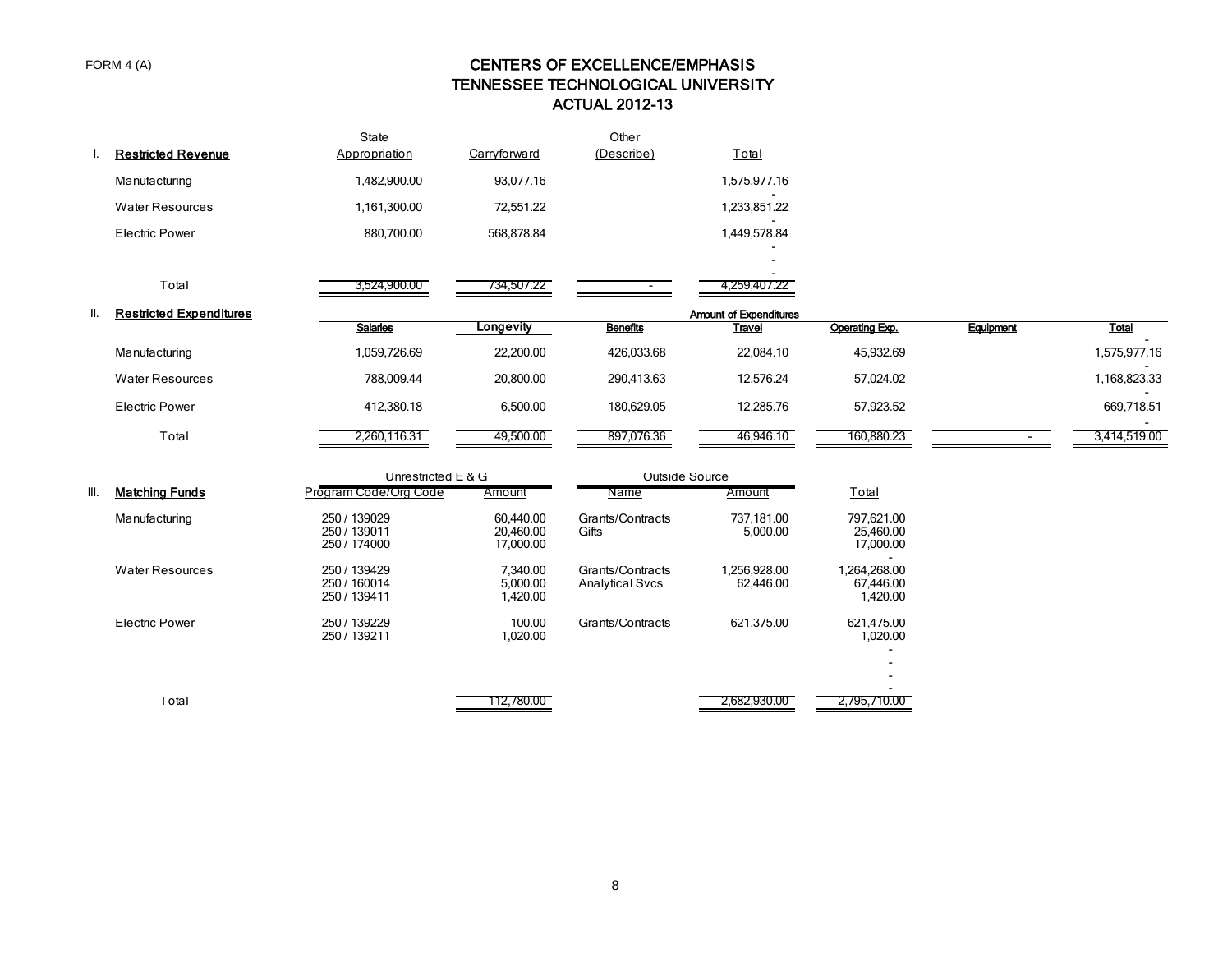# CENTERS OF EXCELLENCE/EMPHASIS TENNESSEE TECHNOLOGICAL UNIVERSITY OCTOBER 2013-14

|      | <b>Restricted Revenue</b>      | State<br>Appropriation       | Carryforward             | Other<br>(Describe)                        | Total                         |                            |            |              |
|------|--------------------------------|------------------------------|--------------------------|--------------------------------------------|-------------------------------|----------------------------|------------|--------------|
|      | Manufacturing                  | 1,541,100.00                 | $\overline{\phantom{a}}$ |                                            | 1,541,100.00                  |                            |            |              |
|      | <b>Water Resources</b>         | 1,205,600.00                 | 65,027.89                |                                            | 1,270,627.89                  |                            |            |              |
|      | <b>Electric Power</b>          | 919,300.00                   | 779,860.33               |                                            | 1,699,160.33                  |                            |            |              |
|      |                                |                              |                          |                                            |                               |                            |            |              |
|      | I otal                         | 3,666,000.00                 | 844,888.22               |                                            | 4,510,888.22                  |                            |            |              |
| Ш.   | <b>Restricted Expenditures</b> |                              |                          |                                            | <b>Amount of Expenditures</b> |                            |            |              |
|      |                                | <b>Salaries</b>              | Longevity                | <b>Benefits</b>                            | <b>Travel</b>                 | <b>Operating Exp.</b>      | Equipment  | Total        |
|      | Manufacturing                  | 1,126,947.00                 | 23,300.00                | 342,100.00                                 | 20,000.00                     | 28,753.00                  |            | 1,541,100.00 |
|      | <b>Water Resources</b>         | 861,819.00                   | 21,700.00                | 300,000.00                                 | 15,000.00                     | 72,108.89                  |            | 1,270,627.89 |
|      | Electric Power                 | 937,054.10                   | 6,900.00                 | 447,535.15                                 | 59,893.16                     | 108,802.51                 | 138,975.41 | 1,699,160.33 |
|      | Total                          | 2,925,820.10                 | 51,900.00                | 1,089,635.15                               | 94,893.16                     | 209,664.40                 | 138,975.41 | 4,510,888.22 |
|      |                                | Unrestricted $E$ & G         |                          | Outside Source                             |                               |                            |            |              |
| III. | <b>Matching Funds</b>          | Program Code/Org Code        | Amount                   | Name                                       | Amount                        | Total                      |            |              |
|      | Manufacturing                  | 250 / 139029<br>250 / 138414 | 40,910.00<br>140.00      | Grants/Contracts                           | 1,000,000.00                  | 1,040,910.00<br>140.00     |            |              |
|      | <b>Water Resources</b>         | 250 / 139429<br>250 / 139414 | 5,490.00<br>10,000.00    | Grants/Contracts<br><b>Analytical Svcs</b> | 1,500,000.00<br>100,000.00    | 1,505,490.00<br>110,000.00 |            |              |
|      | <b>Electric Power</b>          |                              |                          | Grants/Contracts                           | 459,650.00                    | 459,650.00                 |            |              |
|      | I otal                         |                              | 56,540.00                |                                            | 3,059,650.00                  | 3,116,190.00               |            |              |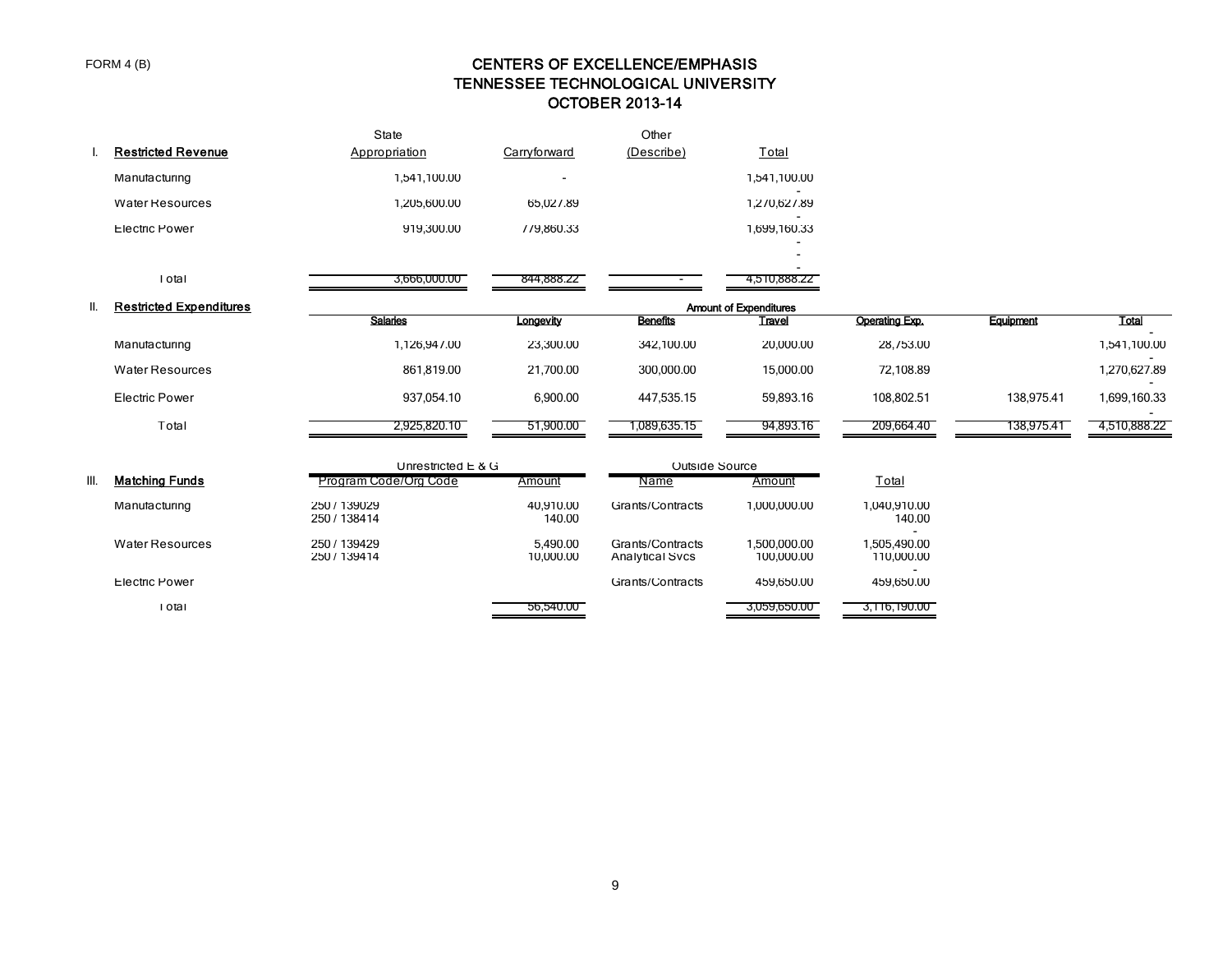FORM 5

# BASIC MAINTENANCE AND OPERATION EXPENDITURE CALCULATION TENNESSEE TECHNOLOGICAL UNIVERSITY OCTOBER BUDGET 2013-14

|       | Total M&O Expenditures                     | 13,005,900.00  |
|-------|--------------------------------------------|----------------|
| Less: | E & G Utilities (enter as negative amount) | (4,831,340.00) |
|       | Staff Benefits (enter as negative amount)  | (1.316,600.00) |
|       | (enter as negative amount)<br>Longevity    | (83,000.00)    |
| Plus: | Extraordinary Maintenance Transfer         | 90,000.00      |
|       | Net Basic M & O Expenditures               | 6,864,960.00   |
|       | Basic M & O Funded Amount                  | 3,434,800.00   |
|       | Actual % of Funded Amount                  | 200%           |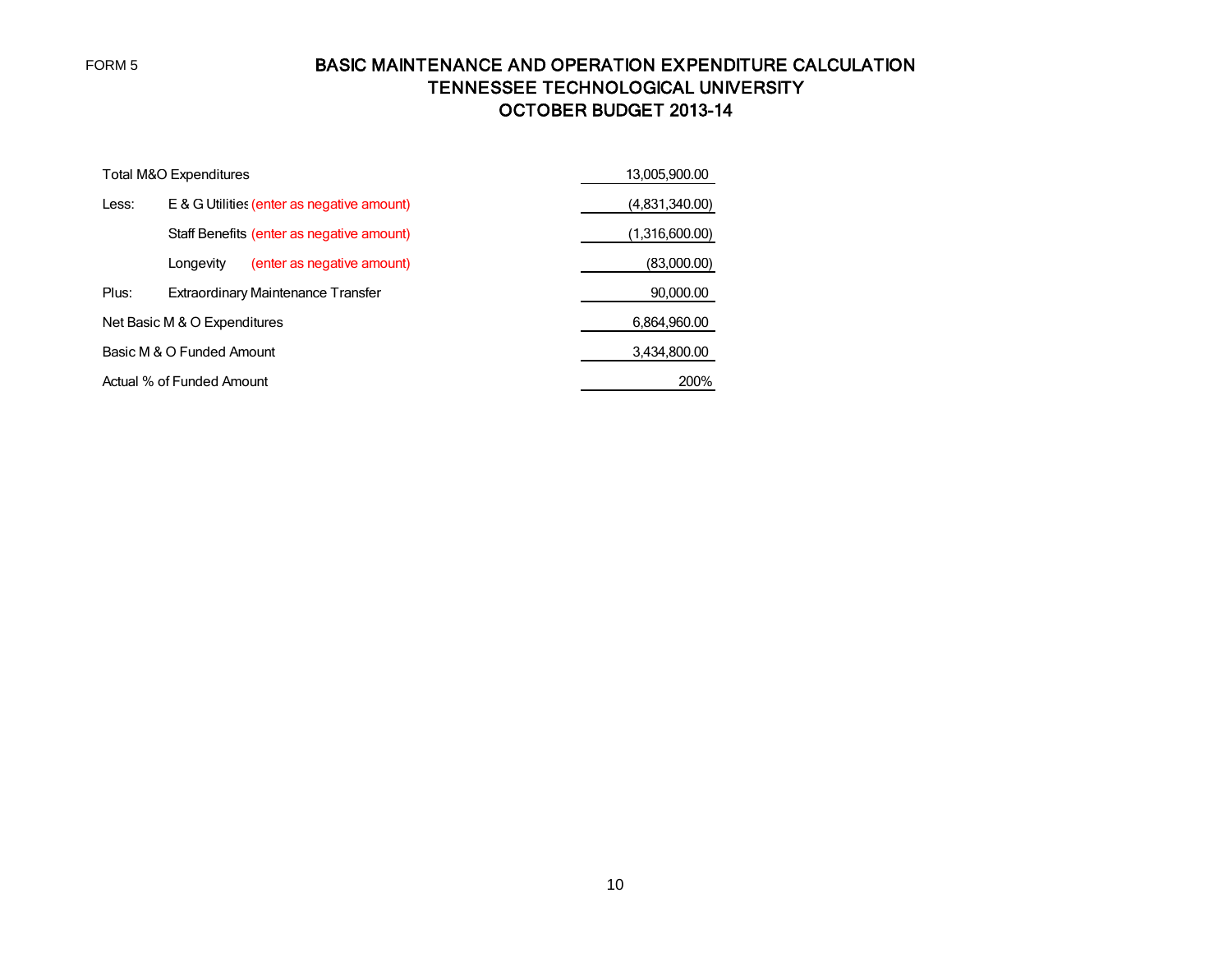### **REMEDIAL, DEVELOPMENTAL, AND PRESCRIBED COURSES TENNESSEE TECHNOLOGICAL UNIVERSITY OCTOBER BUDGET 2013-14**

|                                                               | <b>ACTUAL</b><br>2012-13 | <b>JULY</b><br>2013-14 | <b>OCTOBER</b><br>2013-14 |
|---------------------------------------------------------------|--------------------------|------------------------|---------------------------|
| <b>Admin Salaries</b><br><b>Professional Support Salaries</b> |                          |                        |                           |
| <b>Academic Salaries</b>                                      | 273,722.00               | 323,280.00             | 332,616.00                |
| <b>Supporting Salaries</b>                                    | 31,311.00                | 31,990.00              | 33,942.00                 |
| <b>Student Wages</b>                                          | 18,096.11                | 7,820.00               | 7,820.00                  |
| <b>Employee Benefits</b>                                      | 122,323.22               | 126,390.00             | 126,390.00                |
| Travel                                                        | 72.68                    | 1,420.00               | 1,420.00                  |
| <b>Operating Expenses</b><br>Capital Outlay                   | 10,924.60                | 11,630.00              | 11,630.00                 |
| <b>TOTAL</b>                                                  | 456,449.61               | 502,530.00             | 513,818.00                |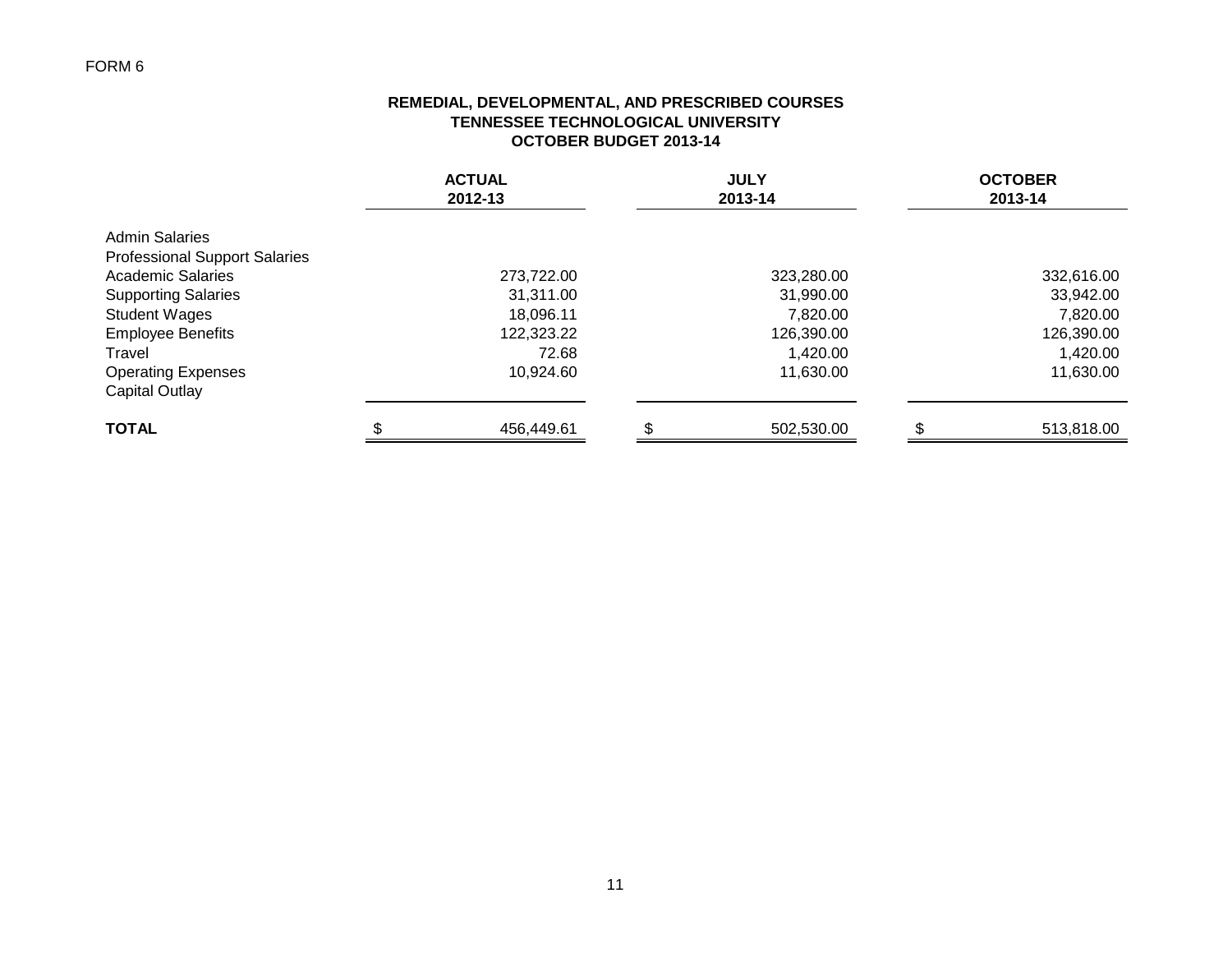### FORM 7 - colleges **EXECUTED AND RESTRICTED ATHLETICS** (NAME OF INSTITUTION) OCTOBER BUDGET 2013-14

|                                                                                                                                                |                                                                                                                                                                                                                                                                                                                                                            |         |  | <b>Actual 2012-13</b> |              |                | July 2013-14 |       |  |         | October 2013-14 |              |  |
|------------------------------------------------------------------------------------------------------------------------------------------------|------------------------------------------------------------------------------------------------------------------------------------------------------------------------------------------------------------------------------------------------------------------------------------------------------------------------------------------------------------|---------|--|-----------------------|--------------|----------------|--------------|-------|--|---------|-----------------|--------------|--|
|                                                                                                                                                |                                                                                                                                                                                                                                                                                                                                                            | Unrest. |  | <b>Rest</b>           | <b>Total</b> | <b>Unrest.</b> | Rest.        | Total |  | Unrest. | Rest.           | <b>Total</b> |  |
| 1.<br>2.<br>3.<br>$\begin{array}{c} 4 \\ 5 \end{array}$<br>6<br>$\overline{7}$<br>8<br>9<br>10<br>11<br>12<br>13<br>14<br>15<br>16             | <b>REVENUES:</b><br>Student athletic fees<br><b>General Fund Support</b><br><b>Ticket sales</b><br>Game guarantees<br>Conference income<br>Conference tournament<br>NCAA proceeds<br>Program/ad sales<br>Concessions<br>TV/radio income<br>Gifts<br>Interest income<br>Athletic marketing/advertising<br>Parking permits<br>Licensing fees<br>Other (LIST) |         |  |                       |              |                |              |       |  |         |                 |              |  |
|                                                                                                                                                |                                                                                                                                                                                                                                                                                                                                                            |         |  |                       |              |                |              |       |  |         |                 |              |  |
|                                                                                                                                                | <b>Total Revenues</b>                                                                                                                                                                                                                                                                                                                                      |         |  |                       |              |                |              |       |  |         |                 |              |  |
| $\mathbf{1}$<br>$\overline{\mathbf{c}}$<br>3<br>$\overline{4}$<br>$\sqrt{5}$<br>6<br>$\overline{7}$<br>8<br>9<br>10<br>11<br>$12 \overline{ }$ | Administrative salaries<br>Coaches salaries<br>Support staff salaries<br>Employee benefits<br>Team travel<br>Other travel<br>Out-of-state performance-based scholarships<br>Other scholarships<br>Post-season expense<br>Other operating<br>Capital outlay<br>Transfers<br><b>Total Expenses</b>                                                           |         |  |                       |              | \$             |              |       |  |         |                 |              |  |
|                                                                                                                                                | Less: Prior Year Encumbrances                                                                                                                                                                                                                                                                                                                              |         |  |                       |              |                |              |       |  |         |                 |              |  |
|                                                                                                                                                | Plus: Current Year Encumbrances                                                                                                                                                                                                                                                                                                                            |         |  |                       |              |                |              |       |  |         |                 |              |  |
|                                                                                                                                                | <b>Total Adjusted Expenses</b>                                                                                                                                                                                                                                                                                                                             |         |  |                       |              |                |              |       |  |         |                 |              |  |

Total unrestricted revenues must equal total adjusted unrestricted expenses for universities.

Total unrestricted revenues must equal total adjusted unrestricted expenses less post-season expense and out-of-state performance-based scholarships for two-year institutions.

(total unrestricted expense less post-season expense less out-of-state performance-based scholarships = total unrestricted revenues)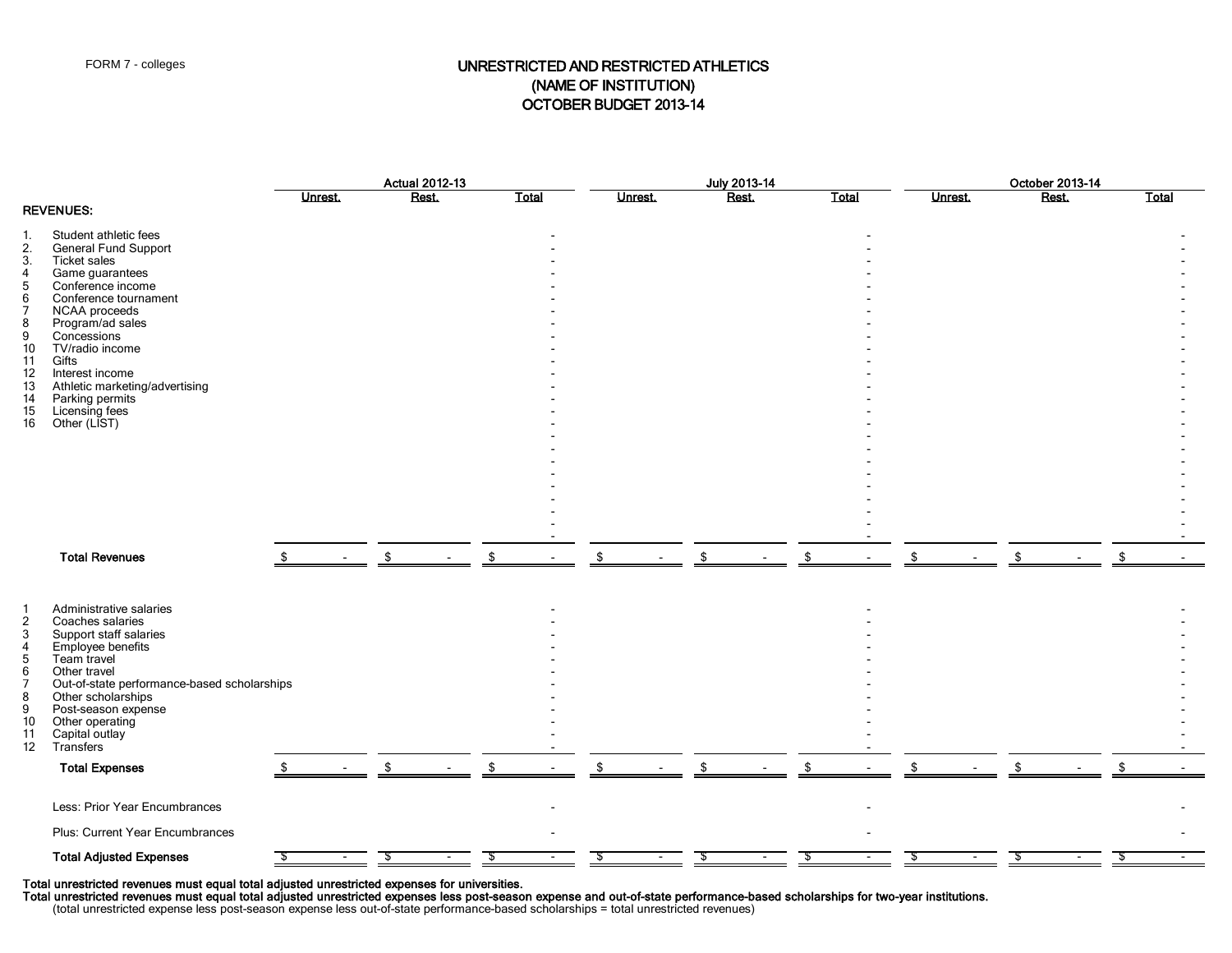## UNRESTRICTED AND RESTRICTED ATHLETICS TENNESSEE TECHNOLOGICAL UNIVERSITY OCTOBER BUDGET 2013-14

|                                                                             |                                                                                                                                                                                                                                                    |                                                                                                                                                                                 | <b>Actual 2012-13</b>                                                                                                     |                                                                                                                                                                                 |                                                                                                                                                                 | July 2013-14                                                                                               |                                                                                                                                                                 |                                                                                                                                                                | October 2013-14                                                                                            |                                                                                                                                                                |  |  |
|-----------------------------------------------------------------------------|----------------------------------------------------------------------------------------------------------------------------------------------------------------------------------------------------------------------------------------------------|---------------------------------------------------------------------------------------------------------------------------------------------------------------------------------|---------------------------------------------------------------------------------------------------------------------------|---------------------------------------------------------------------------------------------------------------------------------------------------------------------------------|-----------------------------------------------------------------------------------------------------------------------------------------------------------------|------------------------------------------------------------------------------------------------------------|-----------------------------------------------------------------------------------------------------------------------------------------------------------------|----------------------------------------------------------------------------------------------------------------------------------------------------------------|------------------------------------------------------------------------------------------------------------|----------------------------------------------------------------------------------------------------------------------------------------------------------------|--|--|
|                                                                             |                                                                                                                                                                                                                                                    | Unrest.                                                                                                                                                                         | Rest.                                                                                                                     | Total                                                                                                                                                                           | Unrest.                                                                                                                                                         | Rest.                                                                                                      | Total                                                                                                                                                           | <b>Unrest</b>                                                                                                                                                  | <b>Rest</b>                                                                                                | Total                                                                                                                                                          |  |  |
|                                                                             | <b>REVENUES:</b>                                                                                                                                                                                                                                   |                                                                                                                                                                                 |                                                                                                                           |                                                                                                                                                                                 |                                                                                                                                                                 |                                                                                                            |                                                                                                                                                                 |                                                                                                                                                                |                                                                                                            |                                                                                                                                                                |  |  |
| 1.<br>2.<br>3.<br>4<br>5                                                    | Student athletic fees<br>General Fund Support<br><b>Ticket sales</b><br>Game guarantees<br>Conference income                                                                                                                                       | 4,161,704.09<br>5,058,500.00<br>309,298.00<br>732,294.00<br>179,841.29                                                                                                          |                                                                                                                           | 4,161,704.09<br>5,058,500.00<br>309,298.00<br>732,294.00<br>179,841.29                                                                                                          | 4,170,000.00<br>5,140,000.00<br>291,890.00<br>465,000.00<br>120,000.00                                                                                          |                                                                                                            | 4,170,000.00<br>5,140,000.00<br>291,890.00<br>465,000.00<br>120,000.00                                                                                          | 4,207,000.00<br>5,214,900.00<br>291,890.00<br>590,000.00<br>120,000.00                                                                                         |                                                                                                            | 4,207,000.00<br>5,214,900.00<br>291,890.00<br>590,000.00<br>120,000.00                                                                                         |  |  |
| 6<br>$\overline{7}$<br>8<br>9                                               | Conference tournament<br><b>NCAA</b> proceeds<br>Program/ad sales<br>Concessions                                                                                                                                                                   | 451,618.59<br>36.00<br>54,085.03                                                                                                                                                | 210,000.00                                                                                                                | 661,618.59<br>36.00<br>54,085.03                                                                                                                                                | 375,000.00<br>32,000.00                                                                                                                                         | 200,000.00                                                                                                 | 575,000.00<br>32,000.00                                                                                                                                         | 375,000.00<br>32,000.00                                                                                                                                        | 200,000.00                                                                                                 | 575,000.00<br>32,000.00                                                                                                                                        |  |  |
| 10<br>11<br>12<br>13                                                        | TV/radio income<br>Gifts<br>Interest income<br>Athletic marketing/advertising                                                                                                                                                                      | 14,316.49                                                                                                                                                                       | 247,841.70                                                                                                                | 247,841.70<br>14,316.49                                                                                                                                                         |                                                                                                                                                                 | 74,000.00                                                                                                  | 74,000.00                                                                                                                                                       |                                                                                                                                                                | 74,000.00                                                                                                  | 74,000.00                                                                                                                                                      |  |  |
| 14<br>15<br>16<br>17<br>18                                                  | Parking permits<br>Licensing fees<br>Other (LIST)<br>Student Therapy Center<br>Salvage Income                                                                                                                                                      | 22,085.33<br>7,861.05<br>67,334.98<br>4,310.50                                                                                                                                  |                                                                                                                           | 22.085.33<br>7,861.05<br>67,334.98<br>4,310.50                                                                                                                                  | 15,000.00<br>5,000.00<br>25,000.00                                                                                                                              |                                                                                                            | 15,000.00<br>5,000.00<br>25,000.00                                                                                                                              | 15.000.00<br>5,000.00<br>25,000.00                                                                                                                             |                                                                                                            | 15,000.00<br>5,000.00<br>25,000.00                                                                                                                             |  |  |
|                                                                             | <b>Total Revenues</b>                                                                                                                                                                                                                              | \$11,063,285.35                                                                                                                                                                 | \$<br>457,841.70                                                                                                          | \$11,521,127.05                                                                                                                                                                 | \$10,638,890.00                                                                                                                                                 | 274,000.00<br>\$                                                                                           | \$10,912,890.00                                                                                                                                                 | \$10,875,790.00                                                                                                                                                | 274,000.00<br>\$                                                                                           | \$11,149,790.00                                                                                                                                                |  |  |
| -1<br>$\overline{2}$<br>3<br>$\overline{4}$<br>5<br>6<br>8<br>9<br>10<br>11 | Administrative salaries<br>Coaches salaries<br>Support staff salaries<br><b>Employee benefits</b><br>Team travel<br>Other travel<br>Scholarships<br>Post-season expense<br>Other operating<br>Capital outlay<br>Transfers<br><b>Total Expenses</b> | 1,050,439.54<br>1,251,282.37<br>162,450.07<br>847,088.76<br>807,476.29<br>222,953.99<br>4,353,064.05<br>67,176.43<br>1,719,458.87<br>54,279.74<br>527,615.24<br>\$11,063,285.35 | 49,506.83<br>14,400.00<br>2,614.50<br>27,458.43<br>19,622.70<br>11,163.78<br>157,086.94<br>175,988.52<br>457,841.70<br>\$ | 1,099,946.37<br>1,265,682.37<br>165,064.57<br>874,547.19<br>827,098.99<br>234,117.77<br>4,510,150.99<br>67,176.43<br>1,895,447.39<br>54,2/9./4<br>527,615.24<br>\$11,521,127.05 | 714,491.00<br>1,232,329.00<br>425,148.00<br>807,820.00<br>700,320.00<br>37,930.00<br>5,022,170.00<br>79,000.00<br>1,231,620.00<br>388,062.00<br>\$10,638,890.00 | 35,000.00<br>30.000.00<br>25,000.00<br>4,000.00<br>2,000.00<br>13,000.00<br>165,000.00<br>274,000.00<br>\$ | 749,491.00<br>1,232,329.00<br>455,148.00<br>832,820.00<br>704,320.00<br>39,930.00<br>5,035,170.00<br>79,000.00<br>1,396,620.00<br>388,062.00<br>\$10,912,890.00 | 725,903.00<br>1,248,404.00<br>444,296.00<br>862,850.00<br>786,620.00<br>37,930.00<br>5,341,500.00<br>79,000.00<br>1,290,420.00<br>58,867.00<br>\$10,875,790.00 | 35,000.00<br>30,000.00<br>25,000.00<br>4,000.00<br>2,000.00<br>13,000.00<br>165,000.00<br>274,000.00<br>\$ | 760,903.00<br>1,248,404.00<br>474,296.00<br>887,850.00<br>790,620.00<br>39,930.00<br>5,354,500.00<br>79,000.00<br>1,455,420.00<br>58,867.00<br>\$11,149,790.00 |  |  |
|                                                                             |                                                                                                                                                                                                                                                    |                                                                                                                                                                                 |                                                                                                                           |                                                                                                                                                                                 |                                                                                                                                                                 |                                                                                                            |                                                                                                                                                                 |                                                                                                                                                                |                                                                                                            |                                                                                                                                                                |  |  |
|                                                                             | Less: Prior Year Encumbrances<br><b>Plus: Current Year Encumbrances</b>                                                                                                                                                                            |                                                                                                                                                                                 |                                                                                                                           |                                                                                                                                                                                 |                                                                                                                                                                 |                                                                                                            |                                                                                                                                                                 |                                                                                                                                                                |                                                                                                            |                                                                                                                                                                |  |  |
|                                                                             | <b>Total Adjusted Expenses</b>                                                                                                                                                                                                                     | \$11,063,285.35                                                                                                                                                                 | 457,841.70<br>-22                                                                                                         | \$11,521,127.05                                                                                                                                                                 | \$10,638,890.00                                                                                                                                                 | 274,000.00<br>-Տ                                                                                           | \$10,912,890.00                                                                                                                                                 | \$10,875,790.00                                                                                                                                                | 274,000.00<br>-25                                                                                          | \$11,149,790.00                                                                                                                                                |  |  |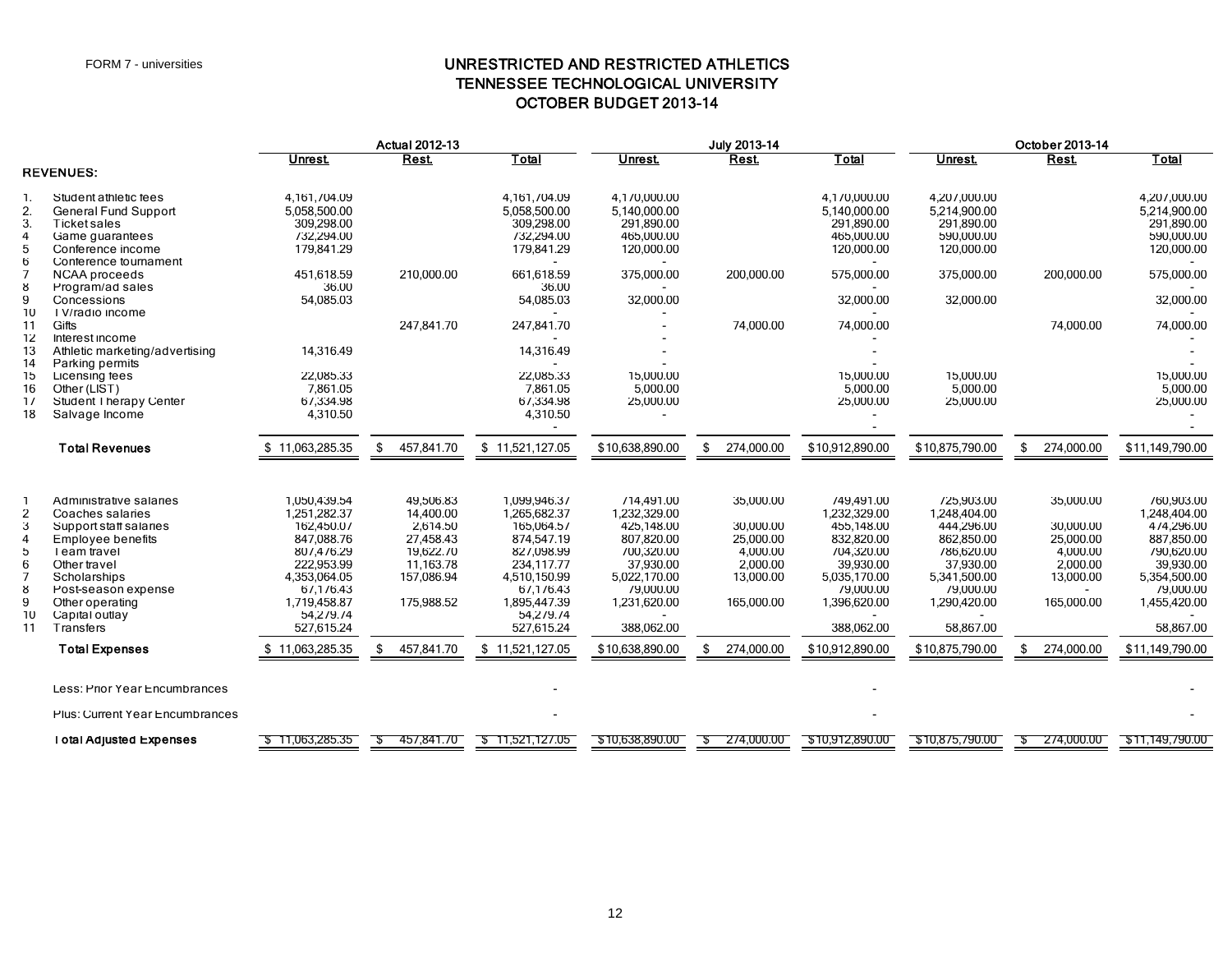# POSITIONS TRANSFERRED FROM RESTRICTED ACCOUNTS TO UNRESTRICTED ACCOUNTS TENNESSEE TECHNOLOGICAL UNIVERSITY October Budget 2013-14

| <b>Old Account</b> |                 |                     |                 |  |        | .<br>ne,    | Account:            |                 |
|--------------------|-----------------|---------------------|-----------------|--|--------|-------------|---------------------|-----------------|
| ıtle               | Account<br>Code | Program/Org<br>coae | Position<br>NO. |  | . itle | וטש<br>Code | Program/Org<br>Code | Position<br>No. |

None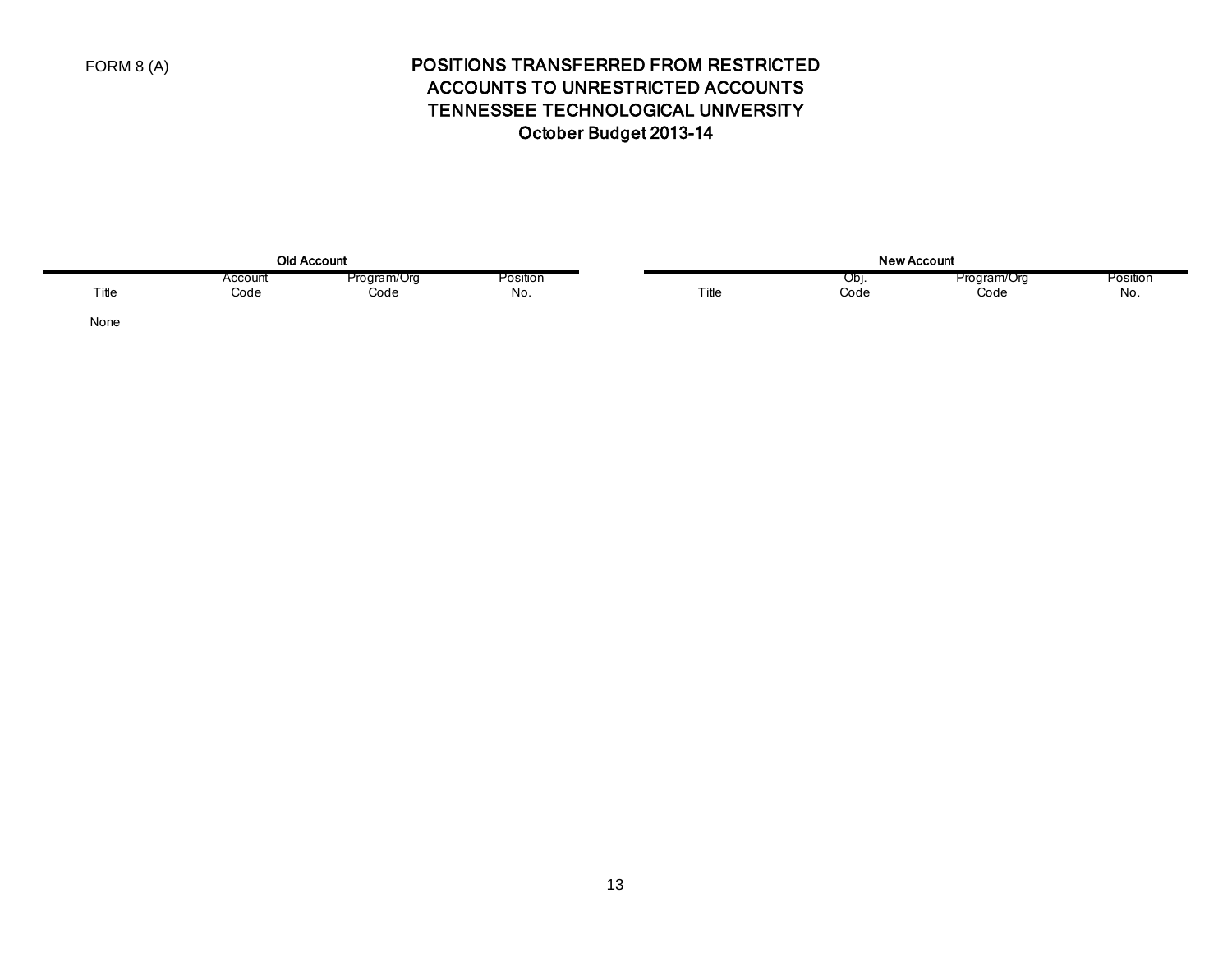#### TENNESSEE TECHNOLOGICAL UNIVERSITY OCTOBER BUDGET 2013-14 REGULAR FULL-TIME POSITIONS FILLED AND UNFILLED AUXILIARIES INCLUDED

|                     |        | 10/12 | 7/13       |               |             |            | 10/13         |      | <b>DIFFERENCE</b><br>7/13 TO 10/13 |               |          |            |
|---------------------|--------|-------|------------|---------------|-------------|------------|---------------|------|------------------------------------|---------------|----------|------------|
|                     | UNREST | REST  | <b>AUX</b> | <b>UNREST</b> | <b>REST</b> | <b>AUX</b> | <b>UNREST</b> | REST | <b>AUX</b>                         | <b>UNREST</b> | REST     | <b>AUX</b> |
|                     |        |       |            |               |             |            |               |      |                                    |               |          |            |
| <b>FACULTY</b>      | 420    | 8     | $\Omega$   | 419           | 9           | 0          | 435           | 10   | 0                                  | 16            |          | 0          |
| <b>ADM</b>          | 28     | 0     | 0          | 30            | 0           | 0          | 32            | 0    | 0                                  | 2             | $\Omega$ | 0          |
| MAINT/TECH/SUPP     | 323    | 14    | 34         | 325           | 12          | 34         | 329           | 12   | 35                                 | 4             | $\Omega$ |            |
| <b>PROF SUPPORT</b> | 240    | 41    | 16         | 241           | 37          | 16         | 290           | 43   | 17                                 | 49            | 6        |            |
| <b>TOTAL</b>        | 1011   | 63    | 50         | 1015          | 58          | 50         | 1086          | 65   | 52                                 | 71            |          |            |
|                     |        |       |            |               |             |            |               |      |                                    |               |          |            |

#### NEW POSITIONS

|                                                                                                                              |                                                                                                                                                                                                                                                                                                                                                                     |                                                                                                                                                                                                                                                                                                                                                                                                                                                                                                                                                                 |                                                                                                                                                                                                            | <b>FUNCTIONAL</b>                                                                                                                                                                                                                                                                                                                                                                                                                                                                                                     |                                                                                                                                                                                                                                         |                               |                                                                                                                                                                                                                                                                                                                                                                                                                                                                                                                                                                                                                                                                                                                                                                            |
|------------------------------------------------------------------------------------------------------------------------------|---------------------------------------------------------------------------------------------------------------------------------------------------------------------------------------------------------------------------------------------------------------------------------------------------------------------------------------------------------------------|-----------------------------------------------------------------------------------------------------------------------------------------------------------------------------------------------------------------------------------------------------------------------------------------------------------------------------------------------------------------------------------------------------------------------------------------------------------------------------------------------------------------------------------------------------------------|------------------------------------------------------------------------------------------------------------------------------------------------------------------------------------------------------------|-----------------------------------------------------------------------------------------------------------------------------------------------------------------------------------------------------------------------------------------------------------------------------------------------------------------------------------------------------------------------------------------------------------------------------------------------------------------------------------------------------------------------|-----------------------------------------------------------------------------------------------------------------------------------------------------------------------------------------------------------------------------------------|-------------------------------|----------------------------------------------------------------------------------------------------------------------------------------------------------------------------------------------------------------------------------------------------------------------------------------------------------------------------------------------------------------------------------------------------------------------------------------------------------------------------------------------------------------------------------------------------------------------------------------------------------------------------------------------------------------------------------------------------------------------------------------------------------------------------|
|                                                                                                                              | POSITION TITLE                                                                                                                                                                                                                                                                                                                                                      | <b>DEPARTMENT</b>                                                                                                                                                                                                                                                                                                                                                                                                                                                                                                                                               | <b>FUND</b>                                                                                                                                                                                                | AREA                                                                                                                                                                                                                                                                                                                                                                                                                                                                                                                  | <b>SALARY</b>                                                                                                                                                                                                                           |                               | <b>JUSTIFICATION</b>                                                                                                                                                                                                                                                                                                                                                                                                                                                                                                                                                                                                                                                                                                                                                       |
| <b>FACULTY</b>                                                                                                               | All Fac Titles (12)<br>Assistant Professor<br>Assistant Professor<br>Associate Professor<br>Director                                                                                                                                                                                                                                                                | Multiple<br>Other Faculty<br>Other Faculty<br>Computer Science Unrestricted<br>Mfa Center                                                                                                                                                                                                                                                                                                                                                                                                                                                                       | Unrestricted<br>Unrestricted<br>Unrestricted<br>Restricted                                                                                                                                                 | Instruction<br>Instruction<br>Instruction<br>Instruction<br>Research                                                                                                                                                                                                                                                                                                                                                                                                                                                  | 697980 (total)<br>60000<br>60000<br>82776<br>106440                                                                                                                                                                                     |                               | Out of Cycle, Maint Fee Appr'd 7/11/13<br><b>Enrollment Growth</b><br><b>Enrollment Growth</b><br><b>Enrollment Growth</b><br>Process of converting from AD to F9                                                                                                                                                                                                                                                                                                                                                                                                                                                                                                                                                                                                          |
| <b>ADM</b>                                                                                                                   | Assist to the Pres                                                                                                                                                                                                                                                                                                                                                  | Pres Office                                                                                                                                                                                                                                                                                                                                                                                                                                                                                                                                                     | Unrestricted                                                                                                                                                                                               | <b>Instit Support</b>                                                                                                                                                                                                                                                                                                                                                                                                                                                                                                 | 160000                                                                                                                                                                                                                                  |                               | Out of Cycle, Appr'd 8/13/2013                                                                                                                                                                                                                                                                                                                                                                                                                                                                                                                                                                                                                                                                                                                                             |
| MAINT/TECH/SUPP                                                                                                              | Fin Assoc 3<br>Acad Sup A 2 (2)<br>Info Tech $A9(2)$<br>Adm Assoc 6<br>Stu Sup A 4                                                                                                                                                                                                                                                                                  | <b>ITS</b><br>Comp/Chemical<br>TAF Acad Sup<br><b>Internal Audit</b><br>Fitness Cheer Cli Unrestricted                                                                                                                                                                                                                                                                                                                                                                                                                                                          | Unrestricted<br>Unrestricted<br>Unrestricted<br>Unrestricted                                                                                                                                               | <b>Acad Support</b><br>Instruction<br><b>Acad Support</b><br>Instit Suport<br>Auxiliary                                                                                                                                                                                                                                                                                                                                                                                                                               | 23860<br>39100<br>78500 (total)<br>29110<br>32104                                                                                                                                                                                       |                               | Out of Cycle, Maint Fee Appr'd 7/11/13<br>Out of Cycle, Maint Fee Appr'd 7/11/13<br>Expansion of ITS<br>Reorganization of Department<br>Moved from E&G                                                                                                                                                                                                                                                                                                                                                                                                                                                                                                                                                                                                                     |
| PROF SUPPORT                                                                                                                 | Multiple Titles (10)<br>Director<br>Multiple Titles (4)<br>Coordinator<br>Multiple Titles (18)<br>Counselor<br>Coordinator<br>Asst Coordinator<br>Systems Anal 1 (2)<br>Director<br>Teacher 1<br>Teacher 2<br>Coordinator (2)<br>Advisor<br>Specialist<br>Assistant Coord<br>Coordinator<br>Coordinator<br>Coordinator<br>Specialist<br>Director (3)<br>Manager (3) | <b>ITS</b><br><b>MBA Studies</b><br>Police/HR/Bus<br><b>STEM Oper</b><br>Adv/Retent/Vet Unrestricted<br>Counseling Ctr<br>SAF Stu Orientat Unrestricted<br>Res Halls Gen<br>TAF Acad Sup<br><b>Graduate Studies Unrestricted</b><br>Child Dev Lab<br>Child Dev Lab<br>VP Res & Econ Unrestricted<br>SACF Engr Stud Unrestricted<br>Nursing Instruct Unrestricted<br>Service Learning Unrestricted<br><b>Student Activites Unrestricted</b><br><b>Student Sports</b><br>Disability Serv<br>Int'l Education<br>Development Off Restricted<br><b>Bus Media Ctr</b> | Unrestricted<br>Unrestricted<br>Unrestricted<br>Unrestricted<br>Unrestricted<br>Unrestricted<br>Unrestricted<br>Unrestricted<br>Unrestricted<br>Unrestricted<br>Unrestricted<br>Unrestricted<br>Restricted | <b>Acad Support</b><br>Instruction<br><b>Instit Support</b><br><b>Public Service</b><br><b>Student Services</b><br><b>Student Services</b><br><b>Student Services</b><br>Auxiliarv<br><b>Acad Support</b><br><b>Acad Support</b><br><b>Acad Support</b><br><b>Acad Support</b><br><b>Instit Support</b><br>Instruction<br>Instruction<br><b>Public Service</b><br><b>Student Services</b><br><b>Student Services</b><br><b>Student Services</b><br><b>Student Services</b><br><b>Instit Support</b><br>Public Service | 512390<br>85000<br>205940<br>34010<br>875000 (total)<br>37490<br>37490<br>21096<br>91080 (total)<br>80000<br>32330<br>36790<br>10000 (total)<br>34300<br>40760<br>30000<br>34010<br>31632<br>34010<br>41320<br>165960<br>127705 (total) | (total)<br>(total)<br>(total) | Out of Cycle, Maint Fee Appr'd 7/11/13<br>Out of Cycle, Maint Fee Appr'd 7/11/13<br>Out of Cycle, Maint Fee Appr'd 7/11/13<br>Out of Cycle, Maint Fee Appr'd 7/11/13<br>Out of Cycle, Maint Fee Appr'd 7/11/13<br>Out of Cycle, Maint Fee Appr'd 7/11/13<br>Out of Cycle, Maint Fee Appr'd 7/11/13<br>Out of Cycle, Maint Fee Appr'd 7/11/13<br>Expansion of ITS<br>Reorganization of Department<br>Expansion of CDL<br>Expansion of CDL<br>Expansion of Res & Econ Dev<br>1 FT (Admin Prof) from 2 PT C&S<br><b>Enrollment Growth</b><br>Expansion of Service Learning Center<br>New Campus Compass Center<br>Sports Facilities Support<br>Process of converting C&S to Adm Prof<br>Expansion of Int'l Education<br>Foundation/Restricted Funding<br><b>Grant Funding</b> |
| <b>DELETED POSITIONS</b>                                                                                                     |                                                                                                                                                                                                                                                                                                                                                                     |                                                                                                                                                                                                                                                                                                                                                                                                                                                                                                                                                                 |                                                                                                                                                                                                            |                                                                                                                                                                                                                                                                                                                                                                                                                                                                                                                       |                                                                                                                                                                                                                                         |                               |                                                                                                                                                                                                                                                                                                                                                                                                                                                                                                                                                                                                                                                                                                                                                                            |
|                                                                                                                              | POSITION TITLE                                                                                                                                                                                                                                                                                                                                                      | DEPARTMENT                                                                                                                                                                                                                                                                                                                                                                                                                                                                                                                                                      | <b>FUND</b>                                                                                                                                                                                                | <b>FUNCTIONAL</b><br>AREA                                                                                                                                                                                                                                                                                                                                                                                                                                                                                             | SALARY                                                                                                                                                                                                                                  |                               | <b>JUSTIFICATION</b>                                                                                                                                                                                                                                                                                                                                                                                                                                                                                                                                                                                                                                                                                                                                                       |
| <b>FACULTY</b>                                                                                                               |                                                                                                                                                                                                                                                                                                                                                                     |                                                                                                                                                                                                                                                                                                                                                                                                                                                                                                                                                                 |                                                                                                                                                                                                            |                                                                                                                                                                                                                                                                                                                                                                                                                                                                                                                       |                                                                                                                                                                                                                                         |                               |                                                                                                                                                                                                                                                                                                                                                                                                                                                                                                                                                                                                                                                                                                                                                                            |
| <b>ADM</b>                                                                                                                   |                                                                                                                                                                                                                                                                                                                                                                     |                                                                                                                                                                                                                                                                                                                                                                                                                                                                                                                                                                 |                                                                                                                                                                                                            |                                                                                                                                                                                                                                                                                                                                                                                                                                                                                                                       |                                                                                                                                                                                                                                         |                               |                                                                                                                                                                                                                                                                                                                                                                                                                                                                                                                                                                                                                                                                                                                                                                            |
| MAINT/TECH/SUPP                                                                                                              | Stud Sup A 4                                                                                                                                                                                                                                                                                                                                                        | Cheerleader Clin Public Service                                                                                                                                                                                                                                                                                                                                                                                                                                                                                                                                 |                                                                                                                                                                                                            | Public Service                                                                                                                                                                                                                                                                                                                                                                                                                                                                                                        | 32104                                                                                                                                                                                                                                   |                               | Moved to Auxiliary                                                                                                                                                                                                                                                                                                                                                                                                                                                                                                                                                                                                                                                                                                                                                         |
| PROF SUPPORT                                                                                                                 |                                                                                                                                                                                                                                                                                                                                                                     |                                                                                                                                                                                                                                                                                                                                                                                                                                                                                                                                                                 |                                                                                                                                                                                                            |                                                                                                                                                                                                                                                                                                                                                                                                                                                                                                                       |                                                                                                                                                                                                                                         |                               | Maint/Tech                                                                                                                                                                                                                                                                                                                                                                                                                                                                                                                                                                                                                                                                                                                                                                 |
| <b>EXAMPLE:</b><br>New Positions Listed Above<br>Deleted Positions Listed Above<br>Transfers between objects<br><b>TOTAL</b> | Transfer from Restricted to Unrestricted (Per Form 9.B.)                                                                                                                                                                                                                                                                                                            |                                                                                                                                                                                                                                                                                                                                                                                                                                                                                                                                                                 |                                                                                                                                                                                                            | Faculty<br>14                                                                                                                                                                                                                                                                                                                                                                                                                                                                                                         | $\frac{1}{1}$                                                                                                                                                                                                                           | Admin<br>$\frac{1}{1}$        | Support<br>Prof Support<br>$\frac{-1}{-1}$<br>-1                                                                                                                                                                                                                                                                                                                                                                                                                                                                                                                                                                                                                                                                                                                           |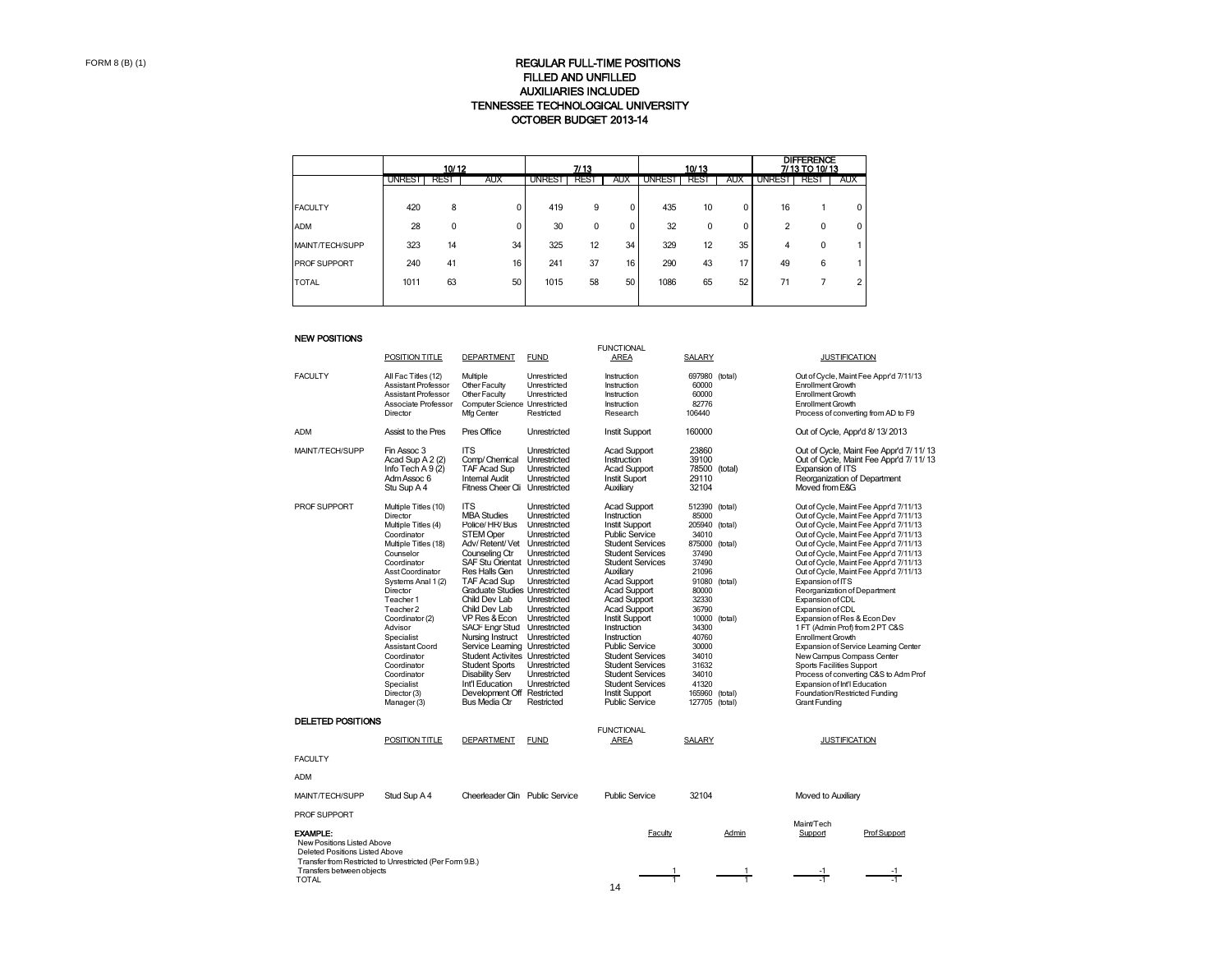# REGULAR PART-TIME POSITIONS FILLED AND UNFILLED AUXILIARIES INCLUDED TENNESSEE TECHNOLOGICAL UNIVERSITY OCTOBER BUDGET 2013-14

|                     |          | 10/12 |            |               | 7/13 |            |               | 10/13 |            |              | <b>DIFFERENCE</b><br>7/13 TO 10/13 |            |
|---------------------|----------|-------|------------|---------------|------|------------|---------------|-------|------------|--------------|------------------------------------|------------|
|                     | UNREST   | REST  | <b>AUX</b> | <b>UNREST</b> | REST | <b>AUX</b> | <b>UNREST</b> | REST  | <b>AUX</b> | UNREST       | REST                               | <b>AUX</b> |
|                     |          |       |            |               |      |            |               |       |            |              |                                    |            |
| <b>FACULTY</b>      | $\Omega$ | 0     | 0          | 0             | 0    |            | 0             | 0     | 0          | $\mathbf{0}$ | 0                                  |            |
| <b>ADM</b>          | 0        | 0     | 0          | 0             | 0    | 0          | 0             | 0     | 0          | 0            | 0                                  |            |
| MAINT/TECH/SUPP     | 13       | 9     |            | 13            | 9    |            | 11            | 9     |            | $-2$         | 0                                  |            |
| <b>PROF SUPPORT</b> | 4        | 3     | 0          | 4             | 2    |            | 4             | 2     | 0          | 0            | 0                                  |            |
| <b>TOTAL</b>        | 17       | 12    |            | 17            | 11   |            | 15            | 11    |            | $-2$         | 0                                  |            |
|                     |          |       |            |               |      |            |               |       |            |              |                                    |            |

### NEW POSITIONS

|                                                                                                                                                           |                                    |                                                                  |             | <b>FUNCTIONAL</b>                |                |                      |                          |
|-----------------------------------------------------------------------------------------------------------------------------------------------------------|------------------------------------|------------------------------------------------------------------|-------------|----------------------------------|----------------|----------------------|--------------------------|
|                                                                                                                                                           | <b>POSITION TITLE</b>              | DEPARTMENT                                                       | <b>FUND</b> | AREA                             | <b>SALARY</b>  | <b>JUSTIFICATION</b> |                          |
| <b>FACULTY</b>                                                                                                                                            |                                    |                                                                  |             |                                  |                |                      |                          |
| <b>ADM</b>                                                                                                                                                |                                    |                                                                  |             |                                  |                |                      |                          |
| MAINT/TECH/SUPP                                                                                                                                           |                                    |                                                                  |             |                                  |                |                      |                          |
| <b>PROF SUPPORT</b>                                                                                                                                       |                                    |                                                                  |             |                                  |                |                      |                          |
| <b>DELETED POSITIONS</b>                                                                                                                                  |                                    |                                                                  |             |                                  |                |                      |                          |
|                                                                                                                                                           | <b>POSITION TITLE</b>              | <b>DEPARTMENT</b>                                                | <b>FUND</b> | <b>FUNCTIONAL</b><br><b>AREA</b> | SALARY         | <b>JUSTIFICATION</b> |                          |
| <b>FACULTY</b>                                                                                                                                            |                                    |                                                                  |             |                                  |                |                      |                          |
| <b>ADM</b>                                                                                                                                                |                                    |                                                                  |             |                                  |                |                      |                          |
| MAINT/TECH/SUPP                                                                                                                                           | Stu Sup Assoc 6<br>Stu Sup Assoc 6 | SACF Engr Stu Suc Unrestricted<br>SACF Engr Stu Suc Unrestricted |             | Instruction<br>Instruction       | 17150<br>17150 |                      | 2PT to 1FT<br>2PT to 1FT |
| PROF SUPPORT                                                                                                                                              |                                    |                                                                  |             |                                  |                | Maint/Tech           |                          |
| <b>EXAMPLE:</b><br><b>New Positions Listed Above</b><br><b>Deleted Positions Listed Above</b><br>Transfer from Restricted to Unrestricted (Per Form 9.B.) |                                    |                                                                  |             | <b>Faculty</b>                   | Admin          | Support              | <b>Prof Support</b>      |
| Transfers between objects.<br><b>TOTAL</b>                                                                                                                |                                    |                                                                  |             | 0<br>15                          | $\mathbf{0}$   | 0                    | 0                        |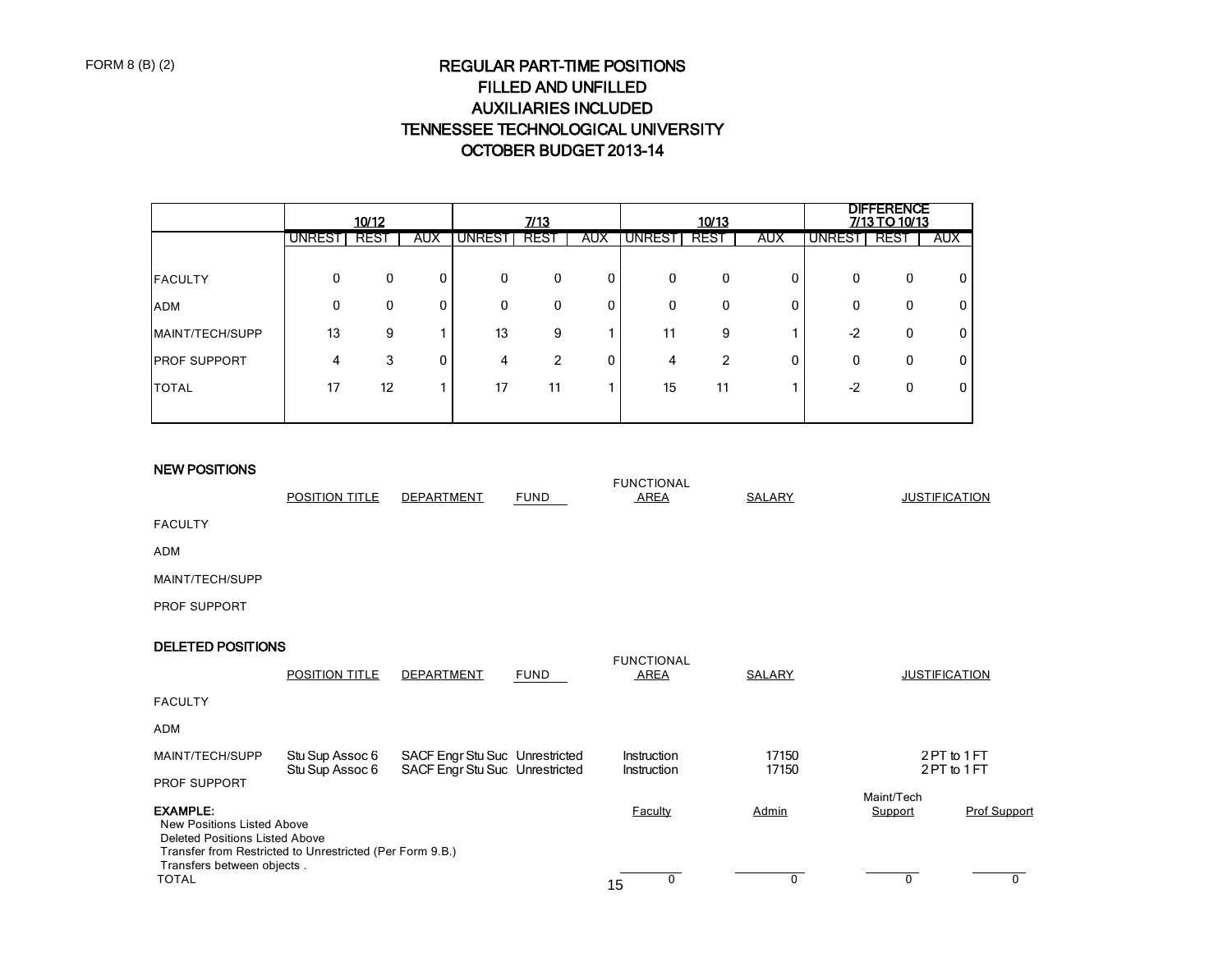## **SPECIALIZED ACADEMIC FEE REPORTING FORM** OCTOBER BUDGET 2013-14 **BUSINESS**

|                          | <b>Base Budget</b> | <b>Academic Fee</b><br><b>Enhancements</b> | <b>Total Budget</b> |
|--------------------------|--------------------|--------------------------------------------|---------------------|
|                          |                    |                                            |                     |
| <b>Salaries</b>          | 4,312,706.00       | 293,606.00                                 | 4,606,312.00        |
| <b>Employee Benefits</b> | 1,260,750.00       | 94,550.00                                  | 1,355,300.00        |
| Travel                   | 2,500.00           | 57,500.00                                  | 60,000.00           |
| <b>Operating Expense</b> | 243,620.00         | 425,639.00                                 | 669,259.00          |
| <b>Capital Outlay</b>    |                    |                                            |                     |
| Total                    | 5,819,576.00       | 871,295.00                                 | 6,690,871.00        |

Narrative:

Academic enhancement fees are being used for faculty/staff compensation, travel, departmental support and program support.

Certification:

 I certify that the specialized academic fees collected were used to enhance, not supplant, the budget of the designated academic program.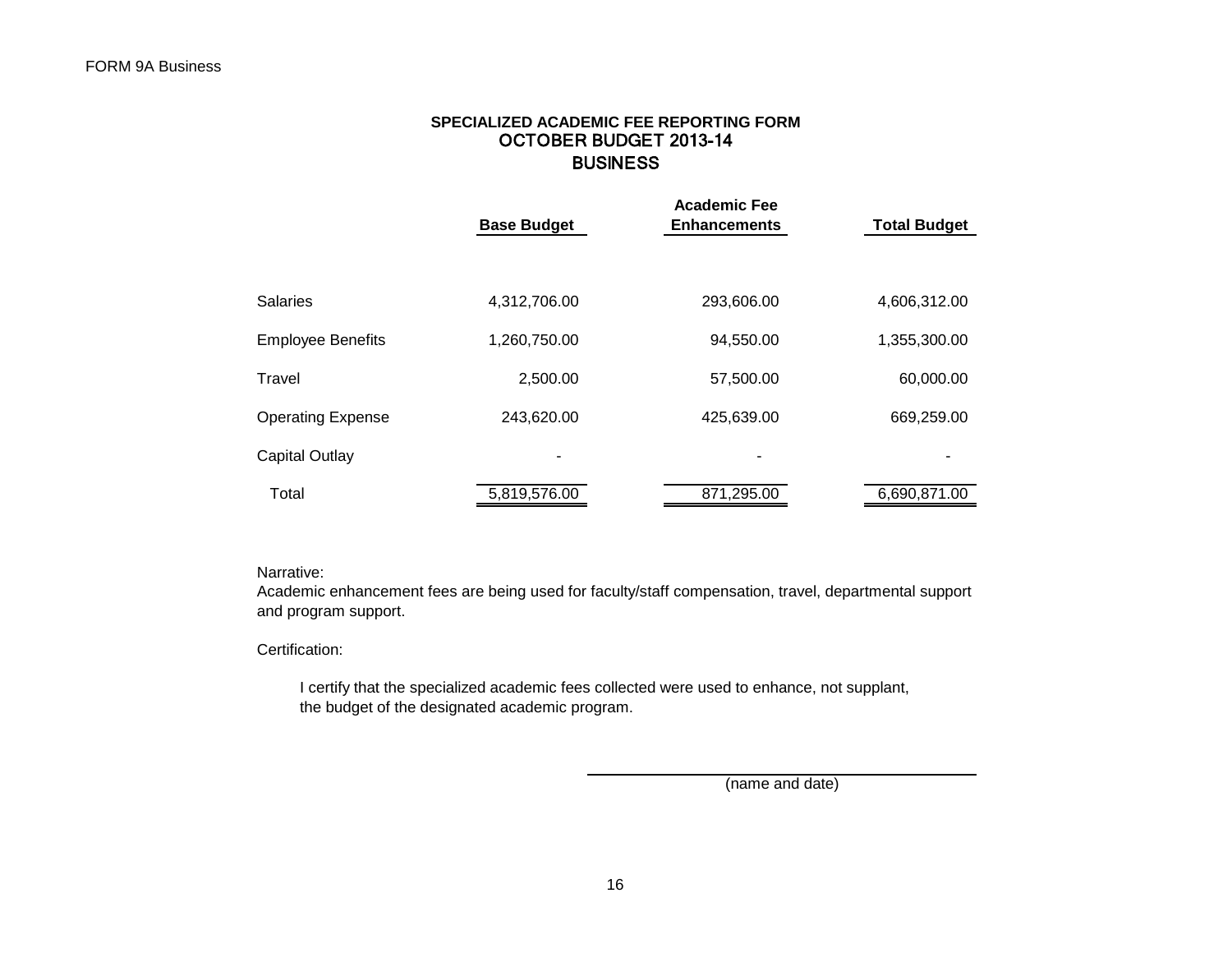## **SPECIALIZED ACADEMIC FEE REPORTING FORM** OCTOBER BUDGET 2013-14 EDUCATION

|                          | <b>Base Budget</b> | <b>Academic Fee</b><br><b>Enhancements</b> | <b>Total Budget</b> |
|--------------------------|--------------------|--------------------------------------------|---------------------|
|                          |                    |                                            |                     |
| <b>Salaries</b>          | 8,671,985.00       | 176,837.00                                 | 8,848,822.00        |
| <b>Employee Benefits</b> | 3,280,570.00       | 38,000.00                                  | 3,318,570.00        |
| Travel                   | 65,730.00          | 60,000.00                                  | 125,730.00          |
| <b>Operating Expense</b> | 702,210.00         | 365,930.00                                 | 1,068,140.00        |
| <b>Capital Outlay</b>    | -                  | 26,600.00                                  | 26,600.00           |
| Total                    | 12,720,495.00      | 667,367.00                                 | 13,387,862.00       |

Narrative:

The specialized academic course fee in the College of Education will be used to support the Ready2Teach initiative in the following manner: a) increased stipends for public school mentor teachers who are critical in working with teacher candidates during the residency year; b) financial support for the newly redesigned education program components for teacher candidates and faculty professional development; c) financial support for marketing and recruiting of highly qualified candidates for Ready2Teach; d) financial resources to hire and retain Master Clinicans; and e) financial resources for updating equipment and software needed by Ready2Teach. In addition, there will be a significant increase in expenses for travel to and from local PreK-12 school residency sites.

Certification:

 I certify that the specialized academic fees collected were used to enhance, not supplant, the budget of the designated academic program.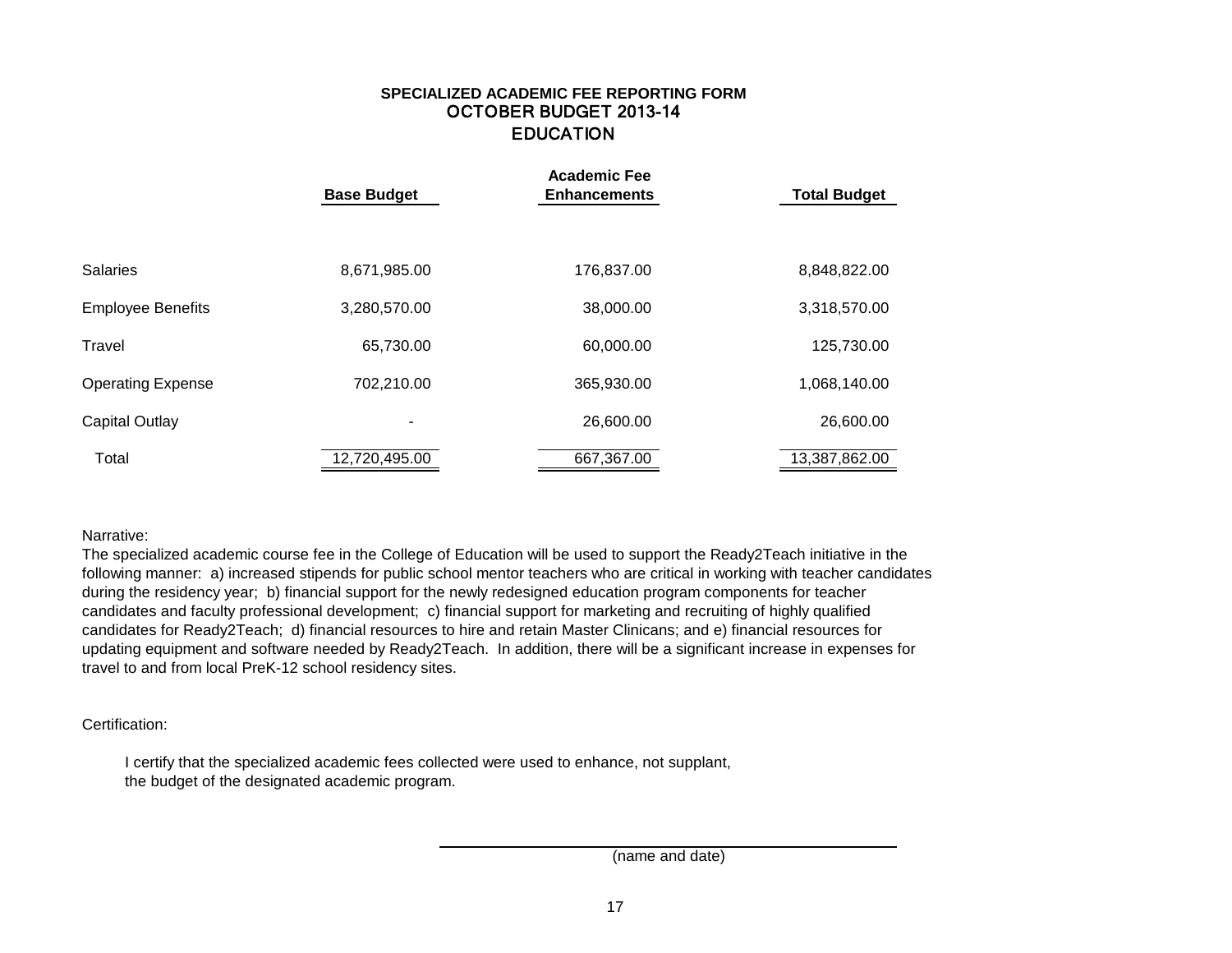## **SPECIALIZED ACADEMIC FEE REPORTING FORM** OCTOBER BUDGET 2013-14 ENGINEERING

|                          | <b>Base Budget</b> | <b>Academic Fee</b><br><b>Enhancements</b> | <b>Total Budget</b> |
|--------------------------|--------------------|--------------------------------------------|---------------------|
|                          |                    |                                            |                     |
| <b>Salaries</b>          | 8,549,167.00       | 286,430.00                                 | 8,835,597.00        |
| <b>Employee Benefits</b> | 2,510,630.00       | 53,400.00                                  | 2,564,030.00        |
| Travel                   | 990.00             | 42,000.00                                  | 42,990.00           |
| <b>Operating Expense</b> | 316,425.00         | 993,050.00                                 | 1,309,475.00        |
| Capital Outlay           | -                  | 6,000.00                                   | 6,000.00            |
| Total                    | 11,377,212.00      | 1,380,880.00                               | 12,758,092.00       |

### Narrative:

Academic fee enchancements are being used to acquire laboratory equipment, to refurbish facilties and to develop and maintain a quality engineering faculty.

### Certification:

 I certify that the specialized academic fees collected were used to enhance, not supplant, the budget of the designated academic program.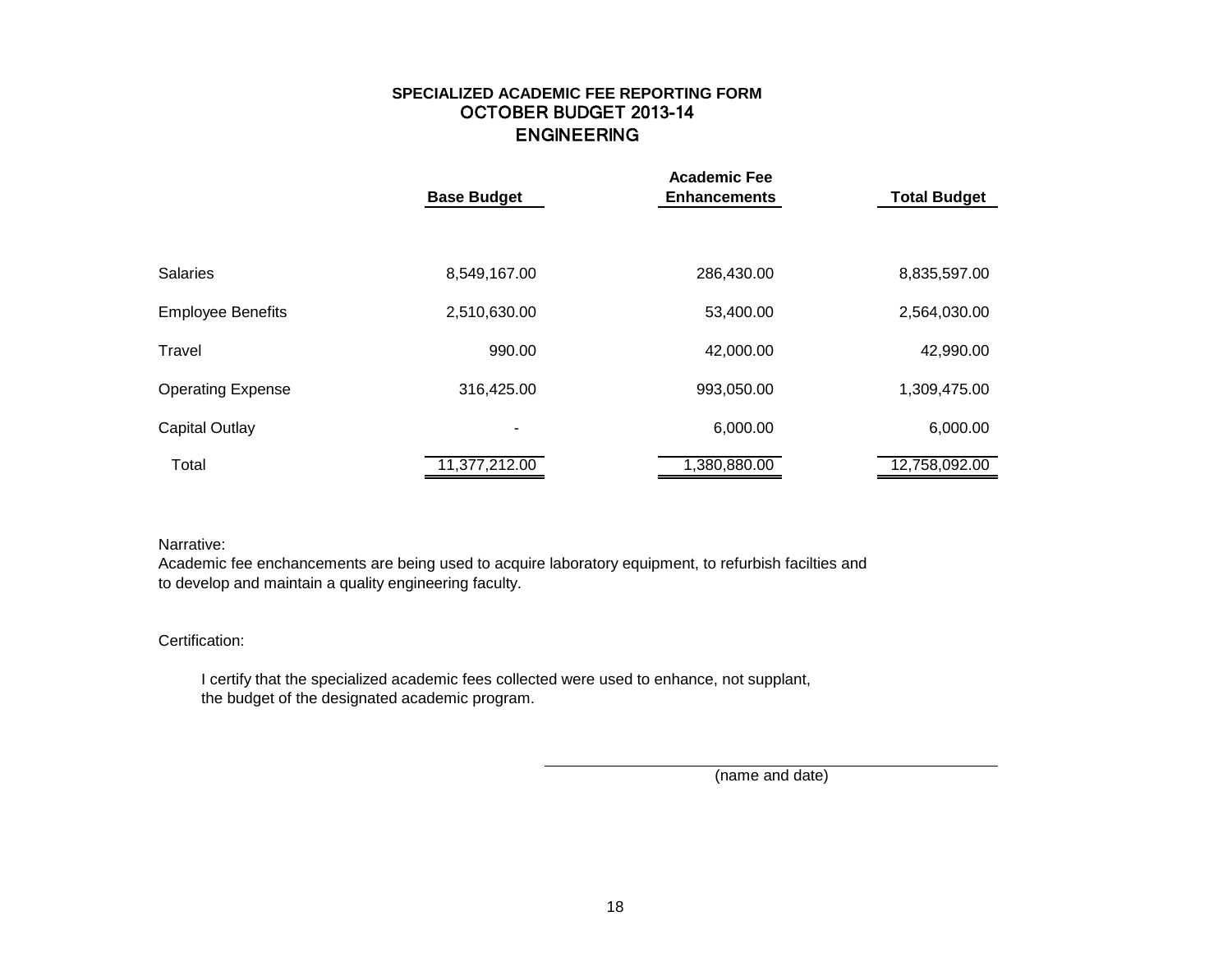# **SPECIALIZED ACADEMIC FEE REPORTING FORM** OCTOBER BUDGET 2013-14

**NURSING**

|                          | <b>Base Budget</b> | <b>Academic Fee</b><br><b>Enhancements</b> | <b>Total Budget</b> |
|--------------------------|--------------------|--------------------------------------------|---------------------|
|                          |                    |                                            |                     |
|                          |                    |                                            |                     |
| <b>Salaries</b>          | 1,379,634.00       | 178,480.00                                 | 1,558,114.00        |
| <b>Employee Benefits</b> | 380,870.00         | 23,020.00                                  | 403,890.00          |
| Travel                   | 29,690.00          | ۰                                          | 29,690.00           |
| <b>Operating Expense</b> | 66,340.00          | 197,570.00                                 | 263,910.00          |
| Capital Outlay           | ٠                  | ۰                                          |                     |
| Total                    | 1,856,534.00       | 399,070.00                                 | 2,255,604.00        |

## Narrative:

Academic fees are currently being used to provide stipends and salary increases for faculty. Future needs may address financial support for continuing education for faculty and updating euipment or software needed by Nursing.

### Certification:

 I certify that the specialized academic fees collected were used to enhance, not supplant, the budget of the designated academic program.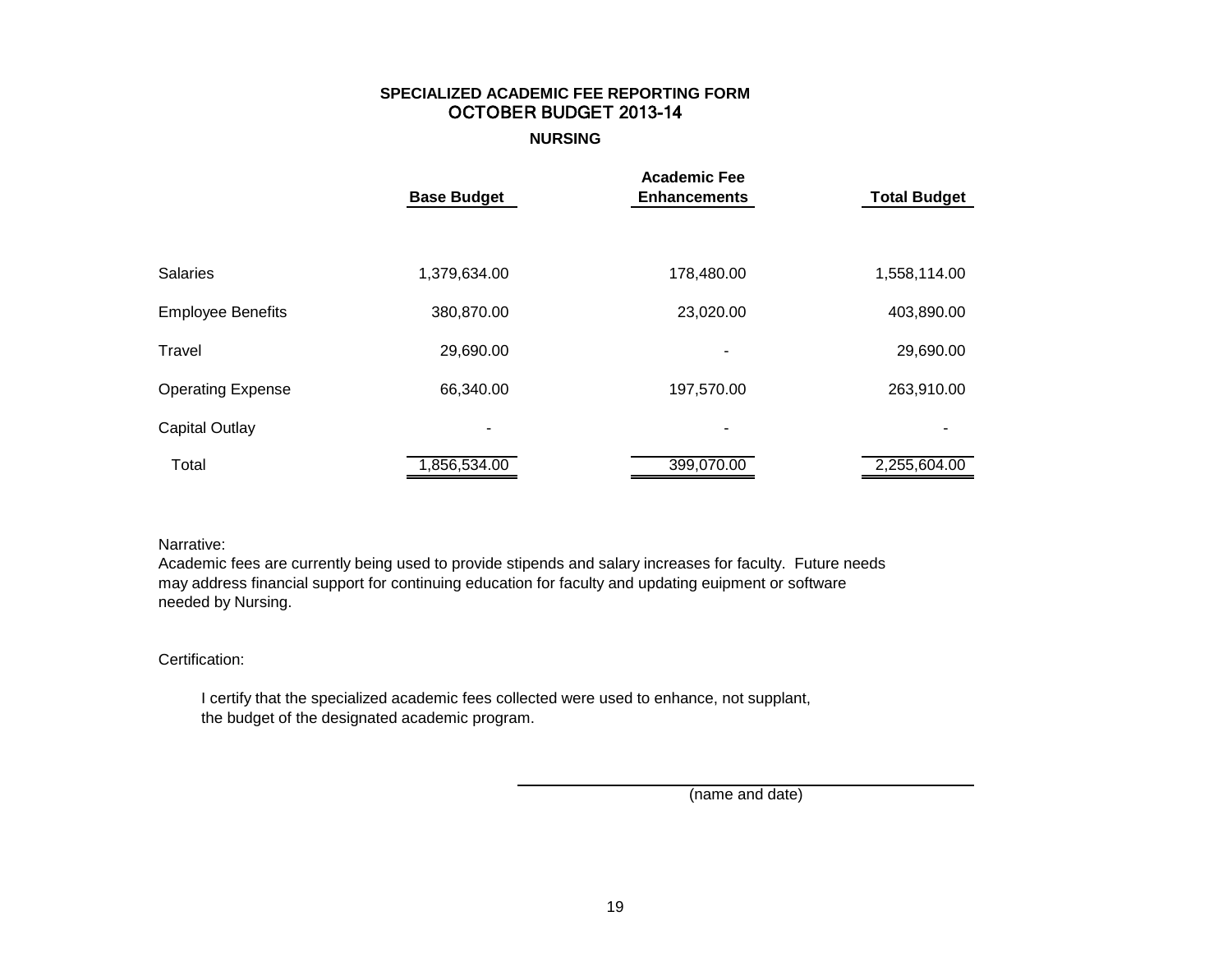# UNRESTRICTED E&G LONGEVITY REPORTING FORM TENNESSEE TECHNOLOGICAL UNIVERSITY OCTOBER BUDGET 2013-14

|                                             | <b>ACTUAL</b>  | <b>OCTOBER</b>  |
|---------------------------------------------|----------------|-----------------|
|                                             | 2012-13        | 2013-14         |
|                                             |                |                 |
| <b>Total Unrestricted E&amp;G longevity</b> | \$1.162.773.60 | \$ 1,206,420.00 |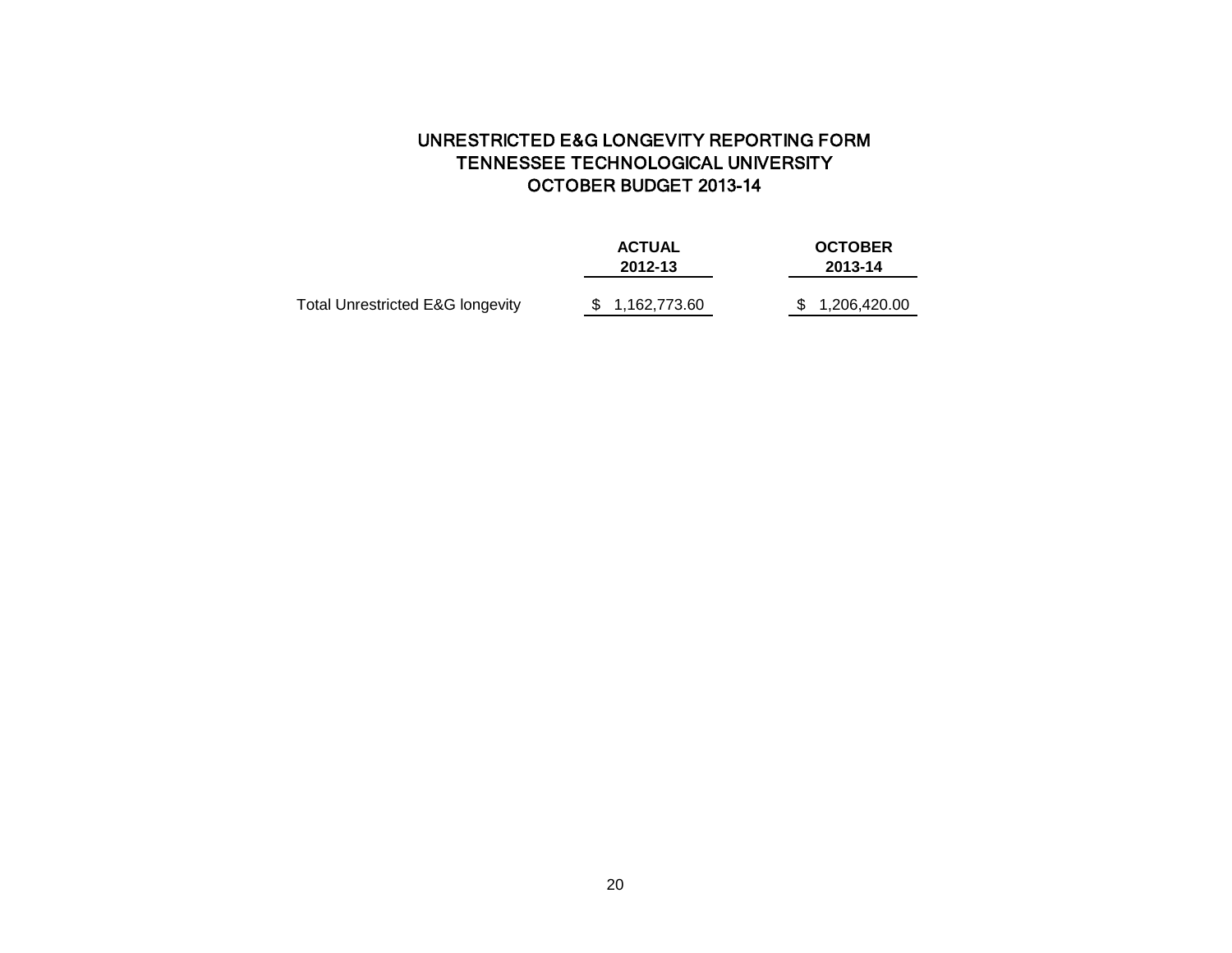# LOTTERY SCHOLARSHIPS Tennessee Technological University OCTOBER BUDGET 2013-14

|                                                                      | <b>ACTUAL</b><br>2012-13 | <b>OCTOBER</b><br>2013-14 |
|----------------------------------------------------------------------|--------------------------|---------------------------|
| Total lottery scholarships included in<br>state grants and contracts | \$21,226,630.75          | \$20,836,500.00           |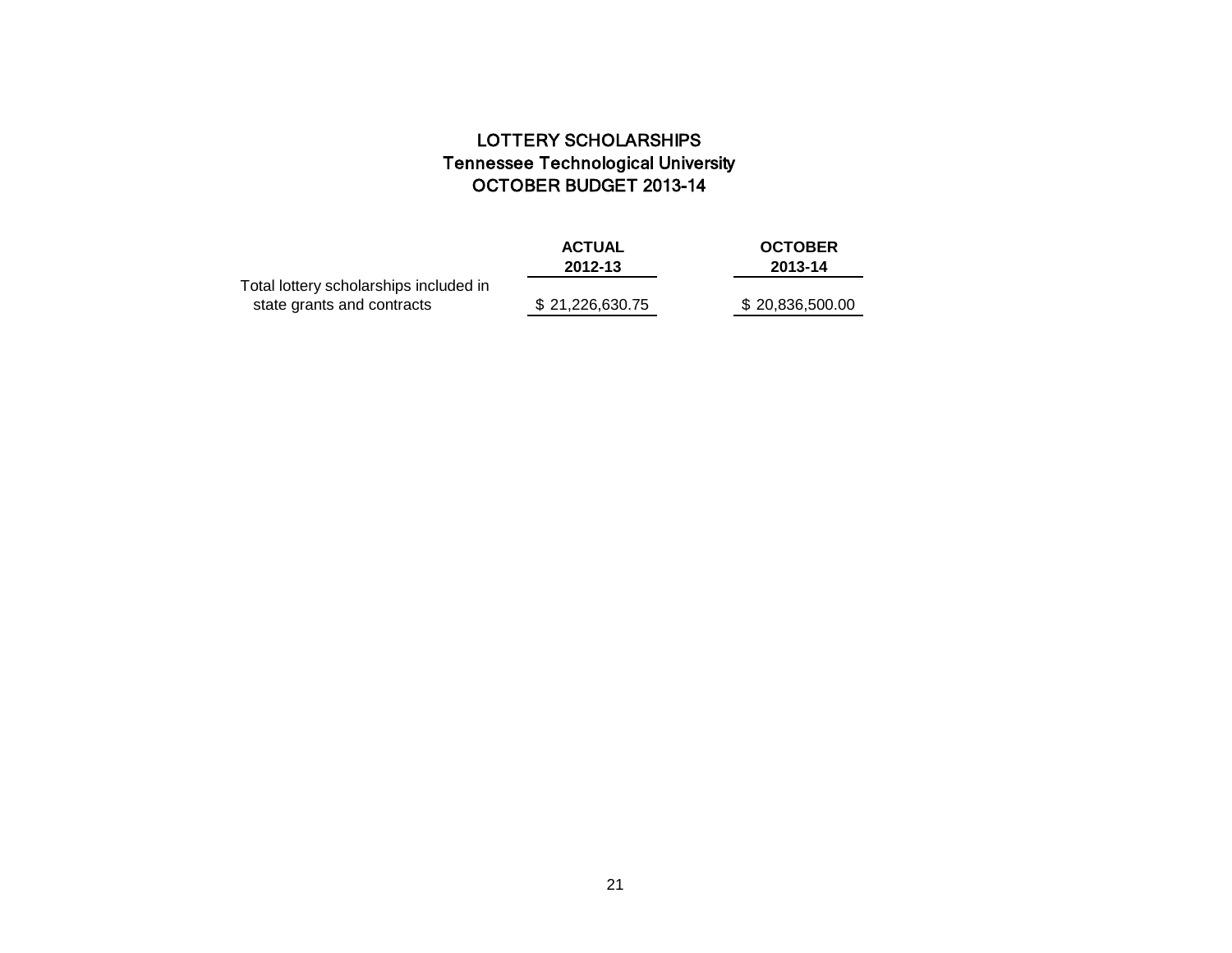## ANALYSIS OF UNEXPENDED PLANT FUND TENNESSEE TECHNOLOGICAL UNIVERSITY OCTOBER BUDGET 2013-14

|                                            | <b>UNEXPENDED</b> | CHANGES TO UNEXPENDED FUND BALANCES |              |                     |                        |                   |                  |                         |        | <b>ESTIMATED</b> |
|--------------------------------------------|-------------------|-------------------------------------|--------------|---------------------|------------------------|-------------------|------------------|-------------------------|--------|------------------|
|                                            |                   |                                     |              |                     | FUND BALANCE ADDITIONS |                   |                  | FUND BALANCE DEDUCTIONS |        | <b>PROJECT</b>   |
|                                            | <b>BALANCE</b>    | <b>STATE</b>                        |              | <b>CURRENT FUND</b> | *OTHER                 | <b>INVESTMENT</b> |                  |                         |        | <b>BALANCE</b>   |
|                                            | $6 - 30 - 13$     | <b>APPROPRIATION</b>                | <b>TSSBA</b> | TRANSFERS           | <b>TRANSFERS</b>       | <b>INCOME</b>     | *OTHER           | <b>EXPENDITURES</b>     | *OTHER | $6 - 30 - 14$    |
| LAND PURCHASES                             |                   |                                     |              |                     |                        |                   |                  |                         |        |                  |
| Local Funds:                               |                   |                                     |              |                     |                        |                   |                  |                         |        |                  |
| West Campus Property Purchase              | 1,095,000         |                                     |              |                     | 3,796,000 (a)(c)       |                   |                  | 4,891,000               |        |                  |
| Total Land                                 | 1,095,000         |                                     |              |                     | 3,796,000              |                   |                  | 4,891,000               |        |                  |
| <b>NEW CONSTRUCTION</b>                    |                   |                                     |              |                     |                        |                   |                  |                         |        |                  |
| Local Funds:                               |                   |                                     |              |                     |                        |                   |                  |                         |        |                  |
| Athletic Performance Center                | 23,125            |                                     |              |                     |                        |                   |                  | 23,125                  |        |                  |
| 110212 Intramural Sports Activity Building | 100,000           |                                     |              |                     |                        |                   |                  | 100,000                 |        |                  |
| Athletic Maint & Shorage Facility          | $\sim$            |                                     |              |                     |                        |                   | 5,000 (b)        | 5,000                   |        | $\sim$           |
| Science Complex                            | 6,000,000         |                                     |              |                     |                        |                   | $\sim$           | 6,000,000               |        |                  |
| <b>TSSBA:</b>                              |                   |                                     |              |                     |                        |                   |                  |                         |        |                  |
| Warf Ellington                             |                   |                                     |              |                     |                        |                   |                  |                         |        |                  |
| <b>Total Nw Construction</b>               | 6,123,125         |                                     |              |                     |                        |                   | 5,000            | 6,128,125               |        |                  |
| <b>MAJOR RENOVATIONS</b>                   |                   |                                     |              |                     |                        |                   |                  |                         |        |                  |
| Local Funds:                               |                   |                                     |              |                     |                        |                   |                  |                         |        |                  |
| Johnson Hall Classroom                     | 11,855            |                                     |              |                     |                        |                   |                  | 11,855                  |        |                  |
| 110204 Central Cooling Deficiency          | 889,124           |                                     |              |                     |                        |                   |                  | 889,124                 |        | $\sim$           |
| 110109 Several Building Roof Replacement   | 900,000           |                                     |              |                     |                        |                   |                  | 900,000                 |        | $\sim$           |
| 110309 TV Student Apt Renovation           | 2,807,865         |                                     |              |                     |                        |                   |                  | 2,807,865               |        | $\sim$           |
| 110310 Several Building Upgrade            | 1,683,412         |                                     |              |                     |                        |                   |                  | 1,683,412               |        |                  |
| 110211 Southwest Hall Renovation           | 2,294,707         |                                     |              |                     |                        |                   |                  | 2,294,707               |        | $\sim$           |
| 110311 Res Hall Upgrades                   | 614,308           |                                     |              |                     |                        |                   |                  | 614,308                 |        | $\sim$           |
| 110411 Live Learning Village Dorm Renoval  | 702,322           |                                     |              |                     |                        |                   |                  | 702,322                 |        | $\sim$           |
| 110512 Eblen Center Scoreboard             | 1,739,055         |                                     |              |                     |                        |                   |                  | 800,000                 |        | 939,055          |
| 110413 Steam Plant Conversion              | 396,881           |                                     |              |                     |                        |                   | 1,050,000 (b)(m) | 646,881                 |        | 800,000          |
| 110412 Parking & Transportation            | 748,145           |                                     |              |                     |                        |                   |                  | 748,145                 |        | $\sim$           |
| 110113 Warf Ellington RH Renov             | 100,000           |                                     |              |                     |                        |                   |                  | 100,000                 |        | $\sim$           |
| 111213 Craft Ctr Sewage Treatment Plant    | 400,000           |                                     |              |                     |                        |                   |                  | 400,000                 |        | $\sim$           |
| 111313 Outdoor Tennis Court Replacement    | 1,240,000         |                                     |              |                     |                        |                   |                  | 1,240,000               |        | $\sim$           |
| 111413 Jobe Murphy RH Renovation           | 170,000           |                                     |              |                     | 750,000 (d)            |                   |                  | 170,000                 |        | 750,000          |
| 111513 TV East A-G Demo                    | 2,450,000         |                                     |              |                     |                        |                   |                  | 2,450,000               |        |                  |
| Capital Quad Steam Line Replacement        |                   |                                     |              |                     | 1,640,000 (d)          |                   |                  | 200,000                 |        | 1,440,000        |
| Fitness Center Fire Alarm Update           |                   |                                     |              | 22<br>$\sim$        | 150,000 (e)            |                   |                  | 140,000                 |        | 10,000           |
|                                            |                   |                                     |              |                     |                        |                   |                  |                         |        |                  |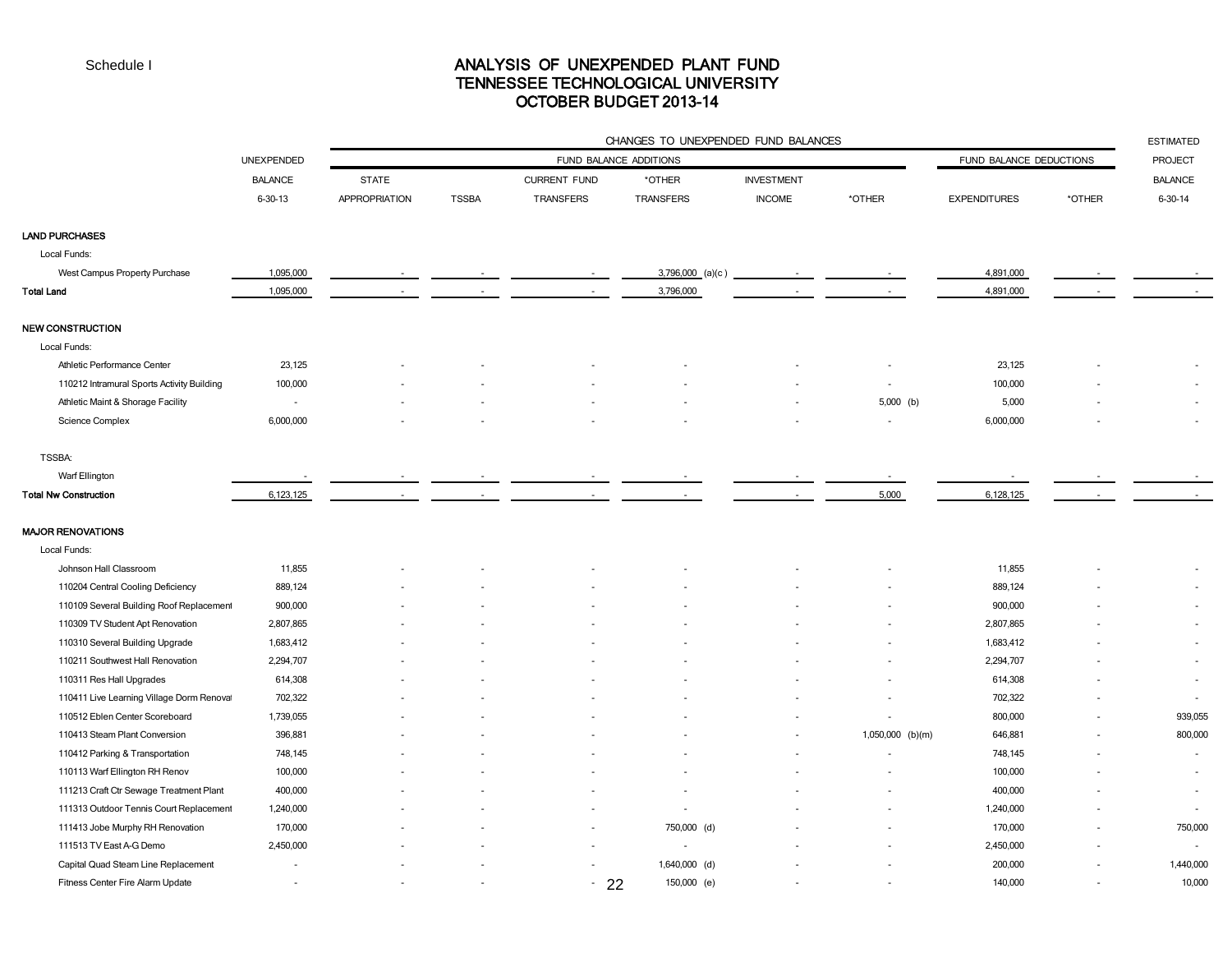## ANALYSIS OF UNEXPENDED PLANT FUND TENNESSEE TECHNOLOGICAL UNIVERSITY OCTOBER BUDGET 2013-14

|                                          |                   |                          |              |                          | CHANGES TO UNEXPENDED FUND BALANCES |                   |                          |                         |        | <b>ESTIMATED</b>         |
|------------------------------------------|-------------------|--------------------------|--------------|--------------------------|-------------------------------------|-------------------|--------------------------|-------------------------|--------|--------------------------|
|                                          | <b>UNEXPENDED</b> |                          |              | FUND BALANCE ADDITIONS   |                                     |                   |                          | FUND BALANCE DEDUCTIONS |        | <b>PROJECT</b>           |
|                                          | <b>BALANCE</b>    | <b>STATE</b>             |              | <b>CURRENT FUND</b>      | *OTHER                              | <b>INVESTMENT</b> |                          |                         |        | <b>BALANCE</b>           |
|                                          | $6 - 30 - 13$     | <b>APPROPRIATION</b>     | <b>TSSBA</b> | <b>TRANSFERS</b>         | TRANSFERS                           | <b>INCOME</b>     | *OTHER                   | <b>EXPENDITURES</b>     | *OTHER | $6 - 30 - 14$            |
| Parking & Transportation Ph 2 & 3        |                   |                          |              |                          | 2,826,400 (c)                       |                   | 500,000 (f)              | 3,326,400               |        | ÷.                       |
| <b>Fitness Center Renovation</b>         |                   |                          |              |                          | 4,000,000 (j)                       |                   | $\overline{\phantom{a}}$ | 4,000,000               |        | ä,                       |
| <b>UC Renovation</b>                     |                   |                          |              |                          | 1,500,000 (k)(i)                    |                   | $500,000$ (g)            | 2,000,000               |        |                          |
| UC Multipurpose Rm Renovation            |                   |                          |              |                          |                                     |                   | 995,000 (h)              | 995,000                 |        | $\sim$                   |
| State Appropriations:                    |                   |                          |              |                          |                                     |                   |                          |                         |        |                          |
| 110210 ADA Modifications                 |                   | 10,000                   |              |                          |                                     |                   |                          | 10,000                  |        |                          |
| 110203 Fire Alarm Upgrade                |                   | 1,124,829                |              |                          |                                     |                   |                          | 1,124,829               |        |                          |
| 110109 Several Building Roof Replacement |                   | 700,000                  |              |                          |                                     |                   |                          | 700,000                 |        | ä,                       |
| 110310 Several Building Upgrades         |                   | 3,160,000                |              |                          |                                     |                   |                          | 3,160,000               |        | $\overline{\phantom{a}}$ |
| <b>TSSBA:</b>                            |                   |                          |              |                          |                                     |                   |                          |                         |        |                          |
| Waft Ellington Res Hall Upgrade          |                   |                          | 3,300,000    |                          |                                     |                   |                          | 3,300,000               |        |                          |
| Residencial Hall Renovation P3           |                   |                          | 400,000      |                          |                                     |                   |                          | 400,000                 |        | ÷                        |
| TV Renovation Phase 3                    |                   | $\overline{\phantom{a}}$ | 200,000      |                          |                                     |                   | $\overline{a}$           | 200,000                 |        | $\overline{\phantom{a}}$ |
| <b>Total Major Renovations</b>           | 17,147,674        | 4,994,829                | 3,900,000    |                          | 10,866,400                          |                   | 3,045,000                | 36,014,848              |        | 3,939,055                |
| <b>SPECIAL PROJECTS</b>                  |                   |                          |              |                          |                                     |                   |                          |                         |        |                          |
| Local Funds:                             |                   |                          |              |                          |                                     |                   |                          |                         |        |                          |
| Parking and Paving                       | 645,856           |                          |              | 214,800                  |                                     |                   | $(500,000)$ (f)          | 90,000                  |        | 270,656                  |
| Extraordinary Maint Campus Projs         | 279,039           |                          |              | 60,000                   |                                     |                   | $\overline{\phantom{a}}$ | $\sim$                  |        | 339,039                  |
| <b>Extraordinary Maintenance</b>         | 690,000           |                          |              | 90,000                   |                                     |                   | $\overline{\phantom{a}}$ |                         |        | 780,000                  |
| Campus Lighting                          | 659,548           |                          |              |                          |                                     |                   | (659, 548)               |                         |        | $\sim$                   |
| Landscaping - Quad                       | $\sim$            |                          |              | $\overline{\phantom{a}}$ | 90,452 (i)                          |                   | 659,548                  | 750,000                 |        | $\sim$                   |
| <b>UC Elevators</b>                      | 500,000           |                          |              | $\blacksquare$           |                                     |                   | $(500,000)$ $(g)$        | $\sim$                  |        | $\overline{\phantom{a}}$ |
| Learning Villages Renovation             | 46,000            |                          |              |                          |                                     |                   |                          | 26,000                  |        | 20,000                   |
| Oakley Farmhouse                         | (18,961)          |                          |              |                          |                                     |                   |                          | $\sim$                  |        | (18,961)                 |
| University Cente Blinds                  | 12,381            |                          |              |                          |                                     |                   |                          | 12,381                  |        | ÷                        |
| Mobile Collaborative Learning Environ    | 6,380             |                          |              |                          |                                     |                   |                          | 6,380                   |        | ÷                        |
| Central Testing Center                   | 100,000           |                          |              |                          |                                     | (100,000)         |                          | $\sim$                  |        | ×.                       |
| Chem Engr Learning Lab                   | 18,511            |                          |              |                          |                                     |                   |                          | 18,511                  |        | $\sim$                   |
| Storm Sewer Replacement                  | 566               |                          |              |                          |                                     |                   |                          | 566                     |        | $\overline{\phantom{a}}$ |
| Johnson Hall 1st Floor East Corridor     | 10,374            |                          |              |                          |                                     |                   |                          | 10,374                  |        |                          |
| Stadium Stair Replacement                | 223,115           |                          |              |                          |                                     | 100,000           |                          | 270,000                 |        | 53,115                   |
| Derryberry R203 and 100B                 | 8,904             |                          |              | 23<br>$\sim$             |                                     |                   | $\overline{a}$           | 8,904                   |        | $\bar{a}$                |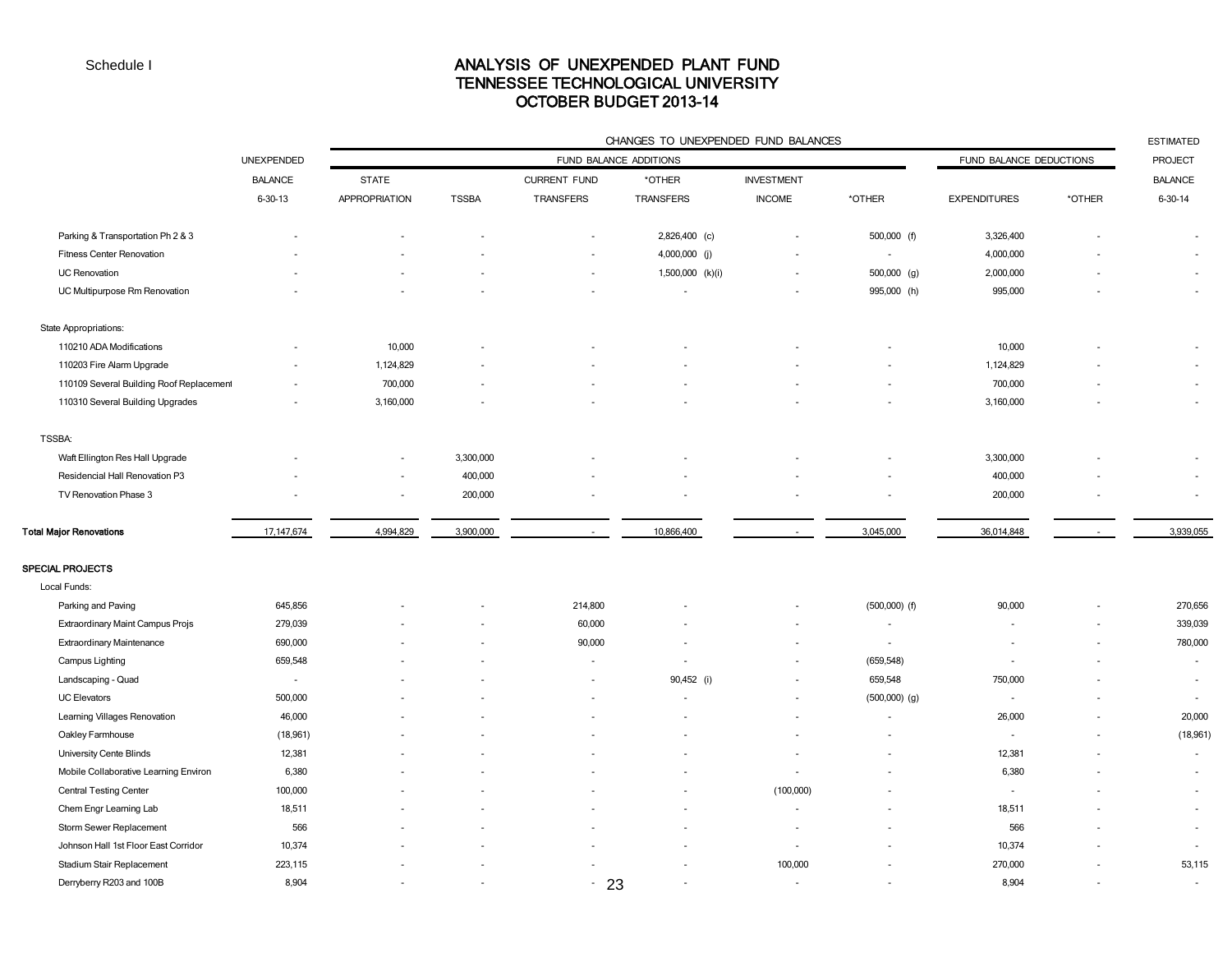### ANALYSIS OF UNEXPENDED PLANT FUND TENNESSEE TECHNOLOGICAL UNIVERSITY OCTOBER BUDGET 2013-14

|                                       | CHANGES TO UNEXPENDED FUND BALANCES  |                      |              |                          |               |                   |                          |                         | <b>ESTIMATED</b> |                |
|---------------------------------------|--------------------------------------|----------------------|--------------|--------------------------|---------------|-------------------|--------------------------|-------------------------|------------------|----------------|
|                                       | UNEXPENDED<br>FUND BALANCE ADDITIONS |                      |              |                          |               |                   |                          | FUND BALANCE DEDUCTIONS |                  |                |
|                                       | <b>BALANCE</b>                       | <b>STATE</b>         |              | <b>CURRENT FUND</b>      | *OTHER        | <b>INVESTMENT</b> |                          |                         |                  | <b>BALANCE</b> |
|                                       | $6 - 30 - 13$                        | <b>APPROPRIATION</b> | <b>TSSBA</b> | TRANSFERS                | TRANSFERS     | <b>INCOME</b>     | *OTHER                   | <b>EXPENDITURES</b>     | *OTHER           | $6 - 30 - 14$  |
| <b>Library Blinds</b>                 | 15,582                               |                      |              |                          |               |                   |                          | 15,582                  |                  |                |
| Derryberry 2nd Floor Renovations      | 200,000                              |                      |              |                          | 250,000 (i)   |                   |                          | 450,000                 |                  |                |
| <b>UC Advising Center</b>             | 28,000                               |                      |              |                          |               |                   |                          | 28,000                  |                  | $\sim$         |
| Walton House Update                   | 34,146                               |                      |              |                          |               |                   |                          | 34,146                  |                  | $\sim$         |
| MOLE SI Lab Engineering               | 91,834                               |                      |              |                          |               |                   |                          | 91,834                  |                  | $\sim$         |
| MOLE SI Lab Business                  | 2,715                                |                      |              |                          |               |                   |                          | 2,715                   |                  | $\sim$         |
| Derryberry 200 and 204                | 39,480                               |                      |              |                          |               |                   | $1,180$ (m)              | 40,660                  |                  | $\sim$         |
| RUC South Patio                       | 804                                  |                      |              |                          |               |                   | $\sim$                   | 804                     |                  | $\sim$         |
| Engineering 201B                      | 14,990                               |                      |              |                          |               |                   |                          | 14,990                  |                  | $\sim$         |
| Chem Engr Lab Furniture               | 7,077                                |                      |              |                          |               |                   | $\sim$                   | 7,077                   |                  | $\sim$         |
| Derryberry 117                        | 67,180                               |                      |              |                          |               |                   | $3,245$ (m)              | 70,425                  |                  | $\sim$         |
| Johnson Hall 307                      | 37,400                               |                      |              |                          |               |                   |                          | 37,400                  |                  |                |
| Foundation Hall Upgrades              | 64,860                               |                      |              |                          |               |                   |                          | 64,860                  |                  | $\sim$         |
| <b>MOLE SI Engineering Acct</b>       | 55,089                               |                      |              |                          |               |                   | $\blacksquare$           | 55,089                  |                  |                |
| Technology Institute Library          | $\overline{0}$                       |                      |              |                          |               |                   | 159,320 (m)              | 153,320                 |                  | 6,000          |
| Various Academic Building Renovations | 1,466,194                            |                      |              | 1,000,000                |               |                   | $(1,363,745)$ (m)        | $\sim$                  | 501,374 (L)      | 601,075        |
| <b>Small Renovation Projects</b>      | 74,940                               |                      |              |                          |               |                   | $\overline{\phantom{a}}$ | 74,940                  |                  | $\sim$         |
| Foster Chem Lab Renov                 | 32,422                               |                      |              |                          |               |                   |                          | 32,422                  |                  | $\sim$         |
| Kittrell Fume Hood                    | 60,000                               |                      |              |                          |               |                   |                          | 60,000                  |                  | $\sim$         |
| Shipley Farm Phase 2-4                | 16,810                               |                      |              |                          |               |                   | $\blacksquare$           | 16,810                  |                  | $\sim$         |
| <b>Facilities Relocation</b>          |                                      |                      |              | ٠                        | 1,000,000 (i) |                   | $\sim$                   | 1,000,000               |                  |                |
| Southwest Hall Furniture              |                                      |                      |              |                          |               |                   | 350,000 (m)              | 350,000                 |                  | $\sim$         |
| Clement Math Lab Furniture Rm 313     |                                      |                      |              | $\overline{\phantom{a}}$ |               |                   | $50,000$ (m)             | 50,000                  |                  | $\sim$         |
| <b>Facilities Development</b>         |                                      |                      |              | 995,000                  |               |                   | $(995,000)$ (h)          |                         |                  | $\sim$         |
| <b>Total Special Projects</b>         | 5,491,236                            |                      |              | 2,359,800                | 1,340,452     |                   | (2,795,000)              | 3,844,190               | 501,374          | 2,050,924      |
| TOTAL UNEXPENDED PLANT                | 29,857,035                           | 4,994,829            | 3,900,000    | 2,359,800                | 16,002,852    |                   | 255,000 (b)              | 50,878,163              | 501,374          | 5,989,979      |

(a) From R&R Vending \$159,948 and remainder is from R&R Reserves \$3,636,052. (h) From Facilities Development Fee to UC Multipurpose Room Renovation.

(b) External gifts \$5,000 and Federal Grant \$250,000 plus \$800,000 from Various Acad Buildings. (i) From R&R Stores.

(g) From UC Elevators to UC Renovation

(c) From R&R Reserve. **(a)** From R&R Reserve.

(d) From R&R Housing. (k) From R&R Vending \$340,052---Remainder (i) is from R&R Stores.

(e) From R&R Fitness. (L) To R&R Reserves.

(f) From Parking & Paving to Parking & Transportation PH 2 & 3. (m) To Steam Plant Conversion \$800,000, DH 204 \$1,180, DH 117 \$3,245, Technology Institute \$159,320, SW Hall Furniture \$350,000, and Clement Math Lab \$50,000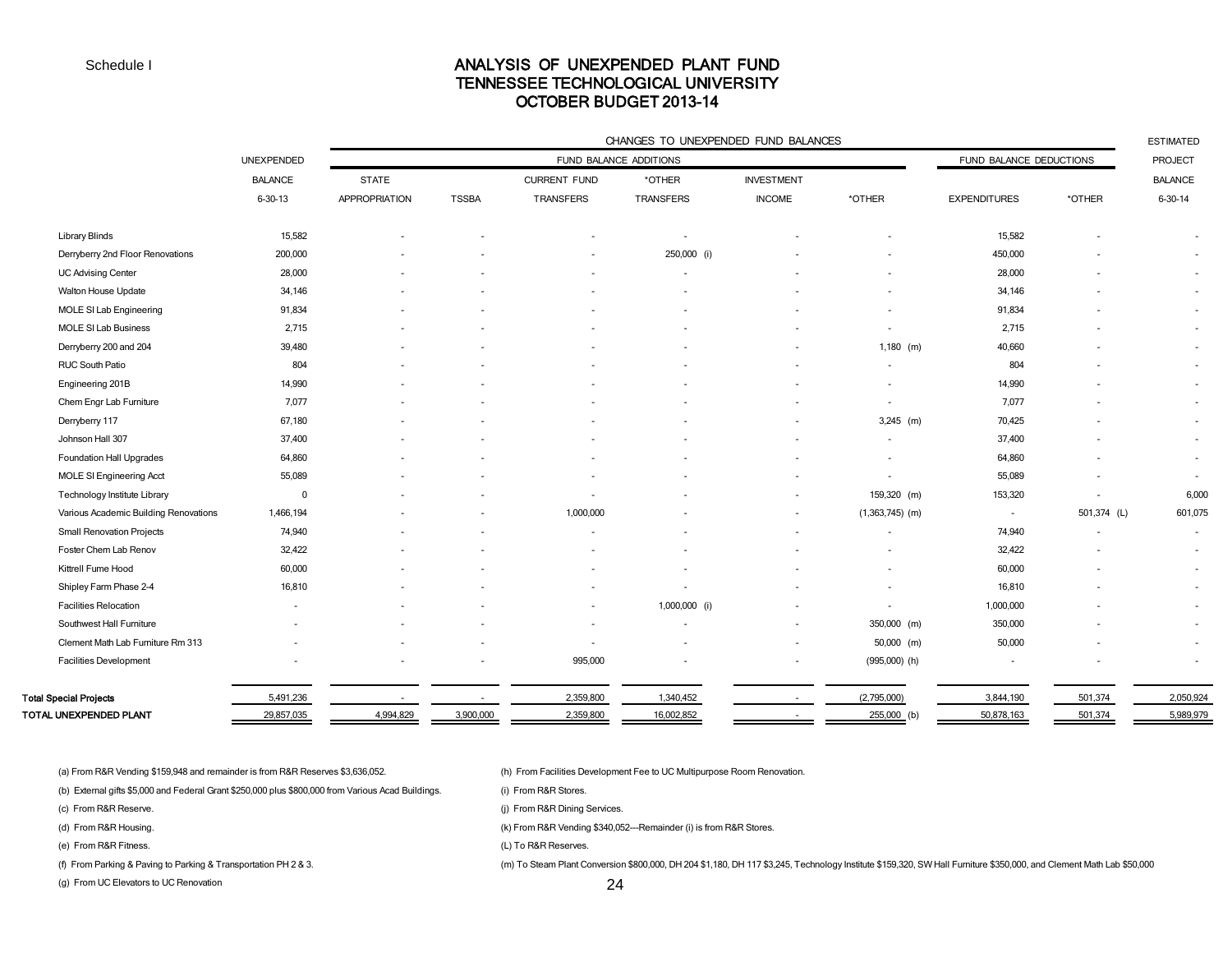### ANALYSIS OF CHANGES IN RENEWAL AND REPLACEMENT FUNDS TENNESSEE TECHNOLOGICAL UNIVERSITY OCTOBER BUDGET 2013-14

|                               |                |                     |                   | <b>ADDITIONS</b>    |               |     |                     | <b>PROJECT</b>      |                 |                |
|-------------------------------|----------------|---------------------|-------------------|---------------------|---------------|-----|---------------------|---------------------|-----------------|----------------|
|                               | <b>BALANCE</b> | <b>CURRENT FUND</b> | <b>INVESTMENT</b> |                     | OTHER         |     |                     |                     | OTHER           | <b>BALANCE</b> |
| <b>ACCOUNT NAME</b>           | JUNE 30, 2013  | <b>TRANSFERS</b>    | <b>INCOME</b>     | <b>REALLOCATION</b> | (FOOTNOTE)    |     | <b>EXPENDITURES</b> | <b>REALLOCATION</b> | (FOOTNOTE)      | JUNE 30, 2014  |
| Housing                       | 6,946,615      | 2,739,692           |                   |                     |               |     | 639,000             |                     | $2,390,000$ (a) | 6,657,307      |
| <b>Food Services</b>          | 6,433,312      | 1,605,886           |                   |                     |               |     |                     |                     | $4,000,000$ (b) | 4,039,198      |
| <b>University Stores</b>      | 2,744,488      | 476,306             |                   |                     |               |     |                     |                     | $2,500,000$ (c) | 720,794        |
| Roaden Center                 | 136,814        |                     |                   |                     | $101,200$ (d) |     | 100,000             |                     |                 | 138,014        |
| Eblen Center                  | 618,674        |                     |                   |                     | 222,650 (d)   |     | 200,000             |                     | 123,200 (e)     | 518,124        |
| Vending                       | 560,519        | 61,900              |                   |                     |               |     | 20,000              |                     | 500,000 (f)     | 102,419        |
| Post Office                   | 499,585        | 93,272              |                   |                     |               |     | 5,000               |                     |                 | 587,857        |
| <b>Recreation/Fitness Ctr</b> | 848,507        | 218,432             |                   |                     | 263,150 (d)   |     | 338,000             |                     | 150,000 (h)     | 842,089        |
| Craft Center Aux              | 162,614        | 11,732              |                   |                     |               |     | 5,000               |                     |                 | 169,346        |
| Ag Pavilion                   | 4,638          |                     |                   |                     |               |     |                     |                     |                 | 4,638          |
| Craft Center                  | 379,042        | 300                 |                   |                     |               |     | 10,000              |                     |                 | 369,342        |
| Computer Center               | 1,673,692      | 377,110             |                   |                     | 400,000 (g)   |     | 295,000             |                     |                 | 2,155,802      |
| Computer TAF                  | 253,580        |                     |                   |                     |               |     | 235,542             |                     |                 | 18,038         |
| Electronic Upgrades           | 262,951        | 350,000             |                   |                     |               |     | 200,000             |                     |                 | 412,951        |
| <b>Printing Services</b>      | 122,728        |                     |                   |                     | 8,300 (g)     |     | 5,000               |                     |                 | 126,028        |
| <b>Photo Services</b>         | 24,814         |                     |                   |                     | 1,500         | (g) | 2,000               |                     |                 | 24,314         |
| Motor Pool                    | 445,244        |                     |                   |                     |               |     | 5,000               |                     |                 | 440,244        |
| Motor Pool - Athletics        | 38,011         | 2,000               |                   |                     |               |     | 3,000               |                     |                 | 37,011         |
| Motor Pool A&S                | 49,267         | 10,000              |                   |                     |               |     | 2,000               |                     |                 | 57,267         |
| Motor Pool Ext Ed.            | 55,141         | 1,000               |                   |                     |               |     | 3,000               |                     |                 | 53,141         |
| Motor Pool Water Ctr          | 91,094         | 12,000              |                   |                     |               |     | 2,000               |                     |                 | 101,094        |
| Telecommunications            | 1,315,514      |                     |                   |                     | $100,000$ (g) |     | 10,000              |                     |                 | 1,405,514      |
| <b>Athletics</b>              | 449,870        | 58,867              |                   |                     |               |     | 190,000             |                     |                 | 318,737        |
| Shipley Farm                  | (69, 415)      |                     |                   |                     |               |     |                     |                     |                 | (69, 415)      |
| Oakley Ag Center              | (70, 075)      |                     |                   |                     |               |     |                     |                     |                 | (70, 075)      |
| <b>University Police</b>      | 27,357         |                     |                   |                     |               |     | 2,000               |                     |                 | 25,357         |
| Nursing                       | 192,224        |                     |                   |                     |               |     | 5,000               |                     |                 | 187,224        |
| <b>Academic Buildings</b>     | 1,173,670      |                     |                   |                     |               |     |                     |                     |                 | 1,173,670      |
| <b>STEM Center</b>            | 191,636        |                     |                   |                     |               |     |                     |                     |                 | 191,636        |
| R&R Reserves                  | 10,296,778     | 2,664,300           |                   |                     | 501,374 (j)   |     |                     |                     | 6,462,452 (i)   | 7,000,000      |
|                               | 35,858,889     | 8,682,797           |                   |                     | 1,598,174     |     | 2,276,542           |                     | 16,125,652      | 27,737,666     |

(a) To Unexpended Capital Quad Steam Line \$1,640,000 and Res Hall Roof Replacement \$750,000.

(b) To Unexpended Fitness Center Renovation.

(c) To Unexpended Facilities Relocation \$1,000,000, Derryberry 2nd Floor \$250,000, Landscaping \$90,452, and Fitness Renovation \$1,159,548.

(d) Transfer from ROI Roaden Center, Eblen Center, and Fitness Center.

(e) Transfer to ROI Athletic Performanc Center \$123,200.

(f) To Unexpended Property Purchase \$159,948 and UC Renovation \$340,052.

(g) Equipment usage \$509,800.

(h) To Unexpended Fitness Center Fire Alarm.

(i) To Unexpended Property Purchases \$3,636,052 and to Parking & Transportation P2 \$2,826,400.

(j) From Unexpended Various Academic Buildings.